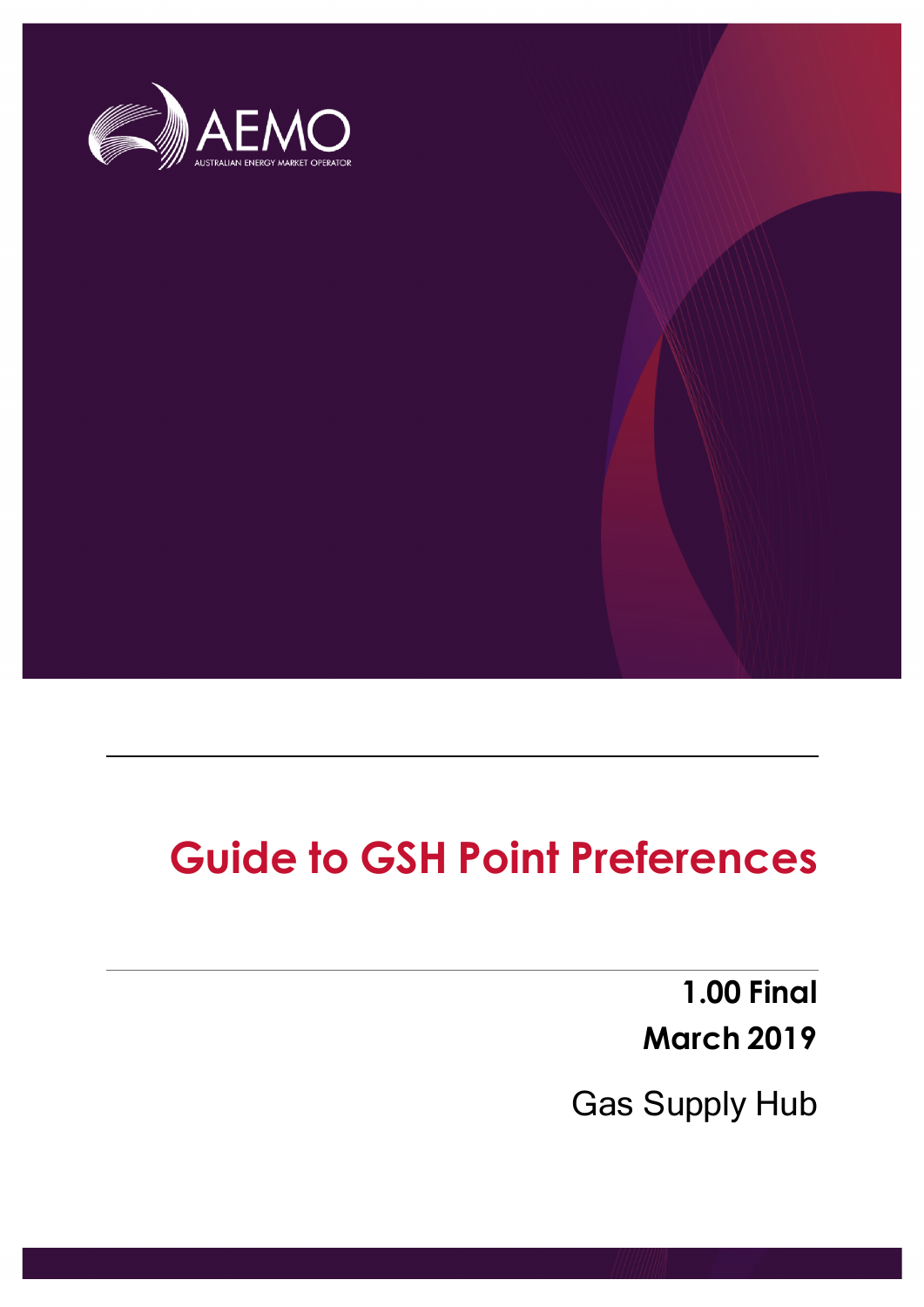# **Important Notice**

#### **PURPOSE**

This Guide to GSH Point Preferences (Guide), prepared by the Australian Energy Market Operator (AEMO), provides guidance for Point Preferences under the National NGR and NGL (Rules).

#### **NO RELIANCE OR WARRANTY**

This document does not constitute legal or business advice, and should not be relied on as a substitute for obtaining detailed advice about the National Gas or Electricity Law, the Rules or any other applicable laws, procedures or policies. While AEMO has made every effort to ensure the quality of the information in this Guide, neither AEMO, nor any of its employees, agents and consultants make any representation or warranty as to the accuracy, reliability, completeness, currency or suitability for particular purposes of that information.

#### **LIMITATION OF LIABILITY**

To the maximum extent permitted by law, AEMO and its advisers, consultants and other contributors to this Guide (or their respective associated companies, businesses, partners, directors, officers or employees) are not liable (whether by reason of negligence or otherwise) for any errors, omissions, defects or misrepresentations in this document, or for any loss or damage suffered by persons who use or rely on the information in it.

#### **TRADEMARK NOTICES**

Microsoft is a trademark of Microsoft Corporation in the United States and/or other countries. Oracle and Java are registered trademarks of Sun Microsystems, Inc. in the U.S. and other countries.

#### **DISTRIBUTION**

Available to the public.

#### **DOCUMENT IDENTIFICATION**

Business custodian: Manager, Market Design IT custodian: Manager - NEM Dispatch and Forecasting Systems Prepared by: Technology, Technical Writers and Operational Forecasting

#### **VERSION HISTORY**

Version 1.00 final version. Last update: Friday, 8 March 2019 5:14 PM

#### **DOCUMENTS MADE OBSOLETE**

The release of this document changes any previous versions of Guide to GSH Point Preferences.

#### **FEEDBACK**

Your feedback is important and helps us improve our services and products. To suggest improvements, please contact AEMO's Support Hub.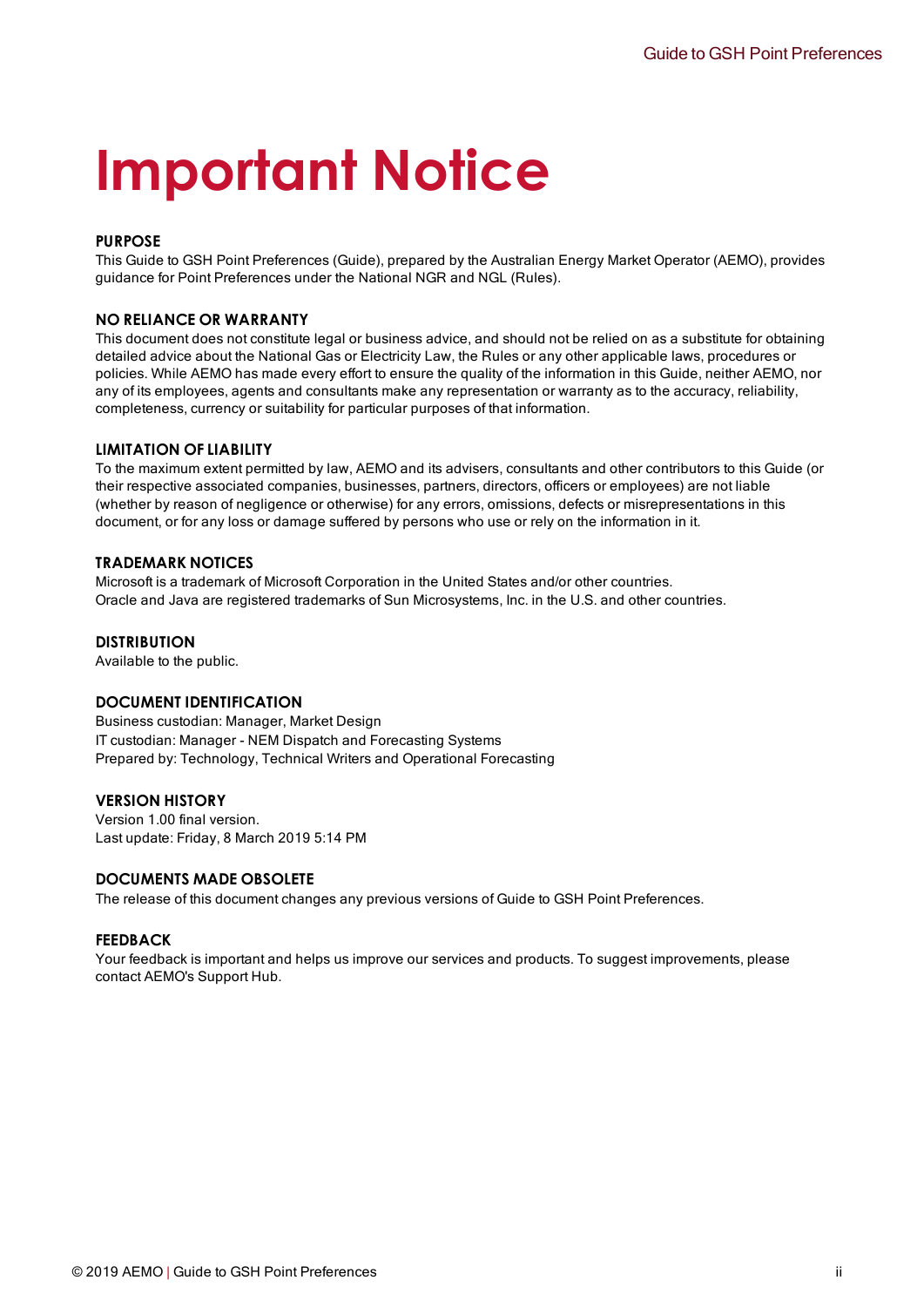# **Contents**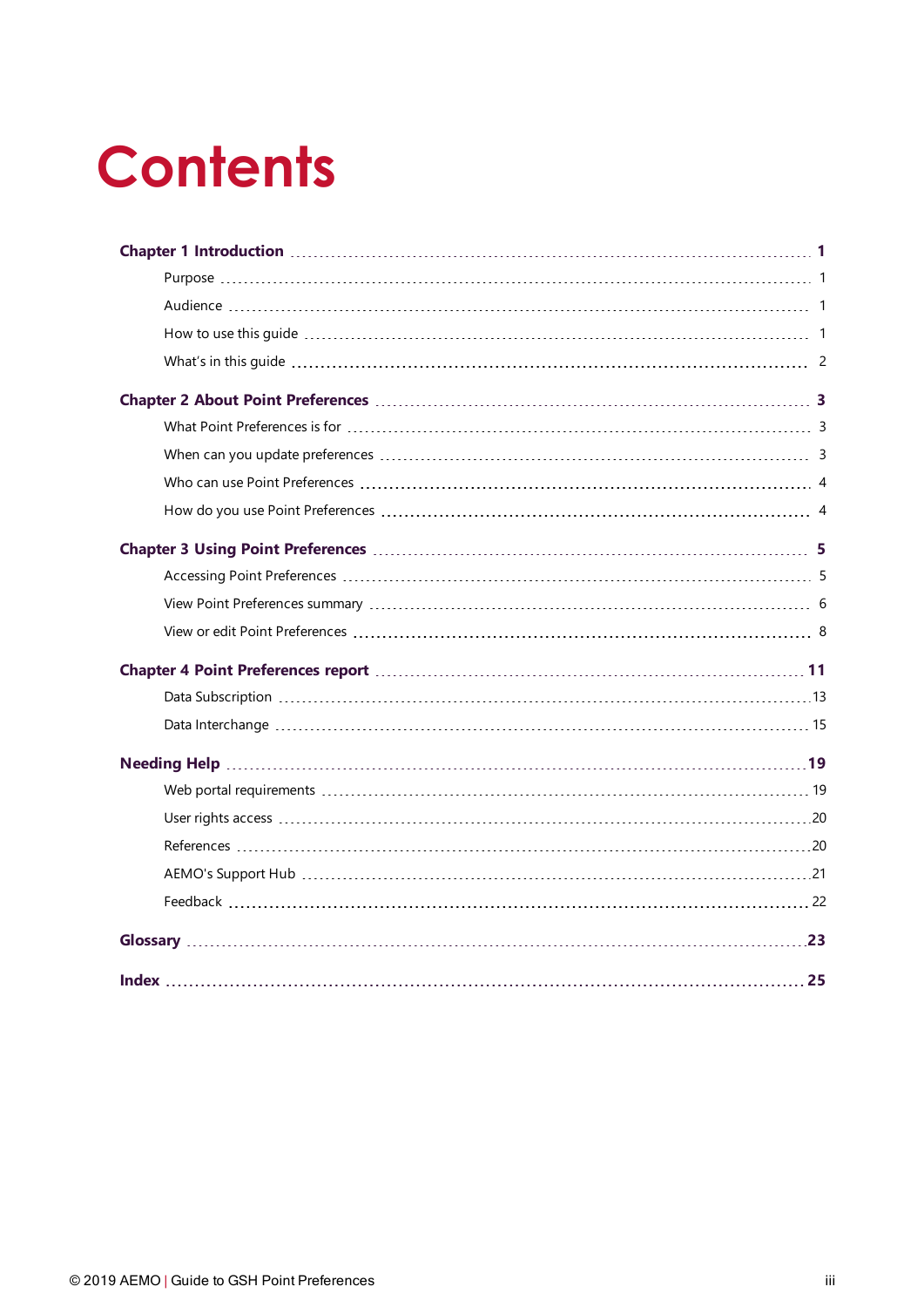# <span id="page-3-0"></span>**Chapter 1 Introduction**

# <span id="page-3-1"></span>**Purpose**

This guide explains how to use Point Preferences in the EMMS web portal. It describes the interface and how to enter your preferences. It also describes the Point Preferences Report and how to receive it.

# <span id="page-3-2"></span>**Audience**

This guide is relevant to registered Trading Participants requiring an understanding of Point Preferences in the EMMS web portal or an overview of uploading  $GSH<sup>1</sup>$ delivered quantity data to the participant file share.

<span id="page-3-4"></span>The secondary audience is participant administrators wanting to know the user rights management (URM<sup>2</sup>) entity for participant users to access Point Preferences.

# <span id="page-3-3"></span>**How to use this guide**

- This guide is written in plain language for easy reading.
- Where there is a discrepancy between the  $_{\rm NGR}$ <sup>3</sup> and NGL, and information or a term in this document, the  $NGR<sup>4</sup>$  and NGL takes precedence.
- Where there is a discrepancy between the Procedures, and information or a term in this document, the Procedures take precedence.
- **Text in this format** indicates there is a resource on  $AEMO<sup>5</sup>$ 's website, for details. see [References.](#page-22-1)
- Text in this format indicates a link to a related resource.
- Actions to complete in the web portal interface are bold and dark grey.
- Glossary terms are capitalised and have the meanings listed against them.

<sup>1</sup>Gas Supply Hub

<sup>2</sup>User Rights Management; see the Guide to URM on AEMO's website

<sup>3</sup>National Gas Rules; also often just called the Rules

<sup>4</sup>National Gas Rules; also often just called the Rules

<sup>5</sup>Australian Energy Market Operator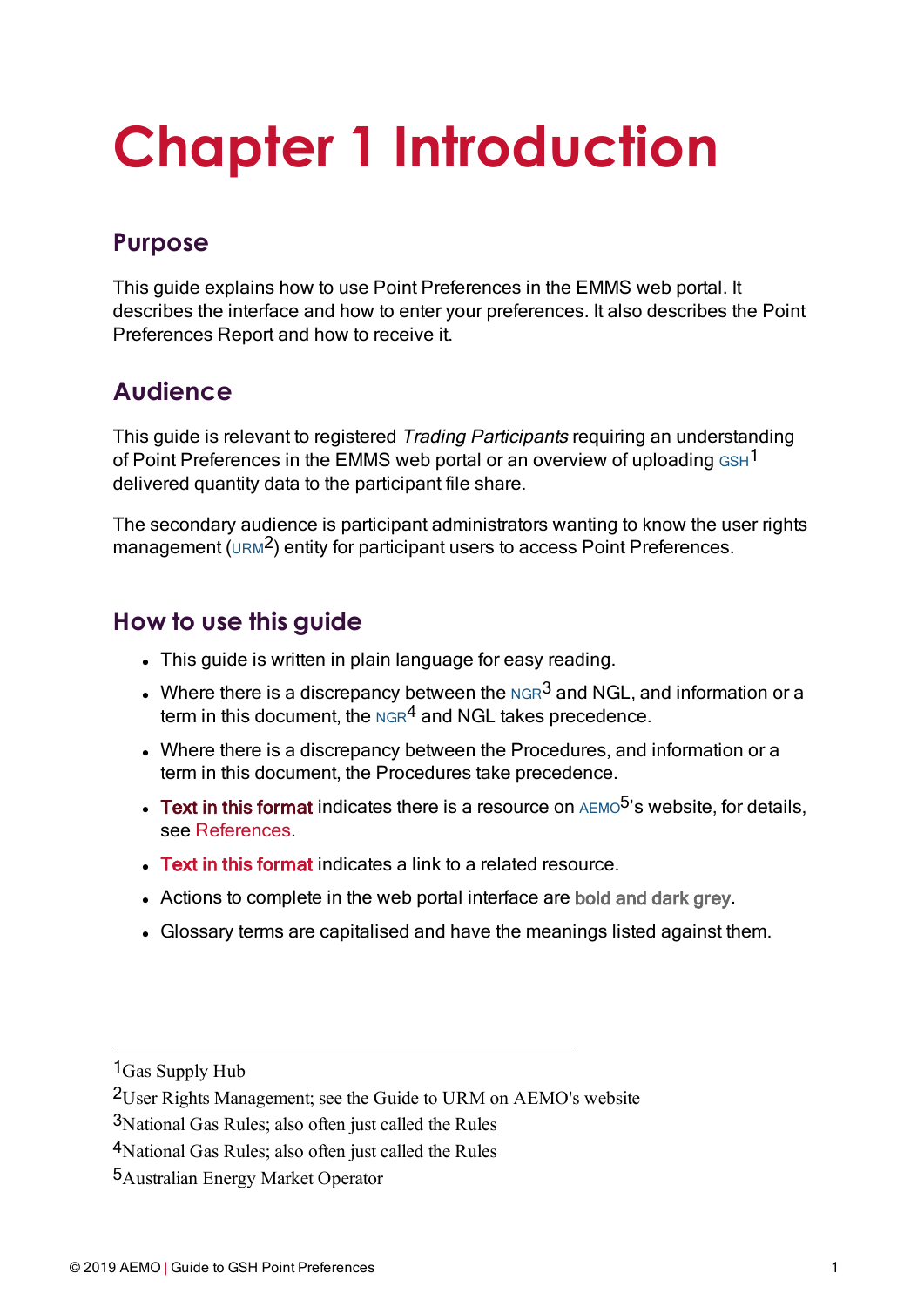- Italicised terms are defined in the NGR<sup>1</sup> and NGL. Any rules terms not in this format still have the same meaning.
- <span id="page-4-0"></span>• References to time are Australian Eastern Standard Time ( $AEST<sup>2</sup>$ ).

# **What's in this guide**

- Chapter 2 About Point [Preferences](#page-5-0) on page 3 explains what Point Preferences is for, who can use it, and how to use it.
- Chapter 3 Using Point [Preferences](#page-7-0) on page 5explains where to find Point Preferences in the EMMS Markets Portal and how to view and edit Point **Preferences**
- Chapter 4 Point [Preferences](#page-13-0) report on page 11 describes the fields in the Point Preferences Report and the Gas Data Model tables required to access it.
- [Needing](#page-21-0) Help provides information about Markets Portal requirements, user rights access, resources mentioned throughout this guide and how to contact AEMO's Support Hub.
- [Glossary](#page-25-0) explains the abbreviations and capitalised terms used throughout this guide.

2Australian Eastern Standard Time

<sup>1</sup>National Gas Rules; also often just called the Rules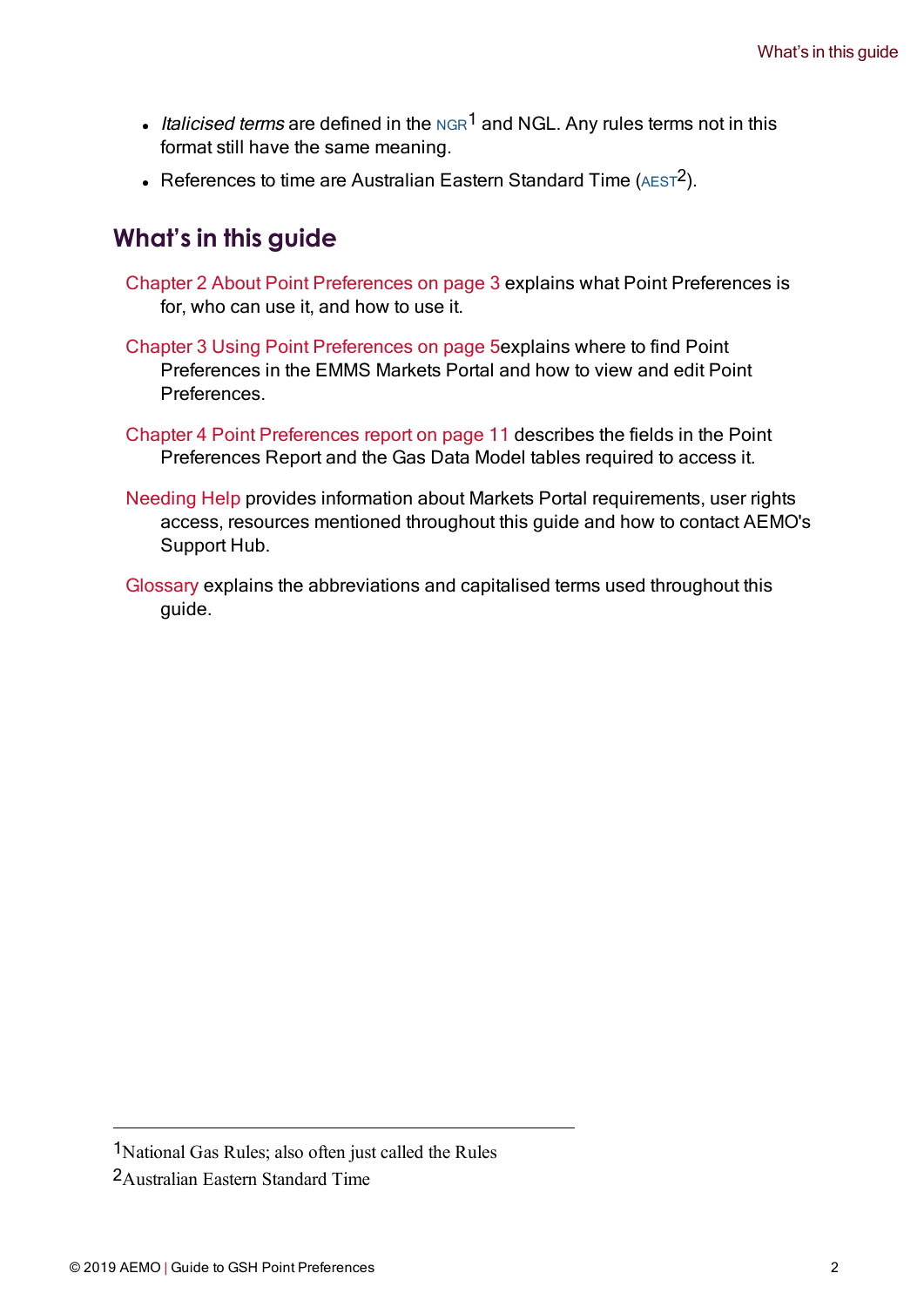# <span id="page-5-0"></span>**Chapter 2 About Point Preferences**

# <span id="page-5-1"></span>**What Point Preferences is for**

Trading Participants use the Point Preferences web application to update their preferred delivery location prior to netting & delivery.

# <span id="page-5-2"></span>**When can you update preferences**

Participants can update their preferred delivery positions in the Delivery Netting Preferences interface until 12:30 hrs, 1 day prior to delivery.



Delivery Netting run at 1300 hrs for gas day 6 May 2016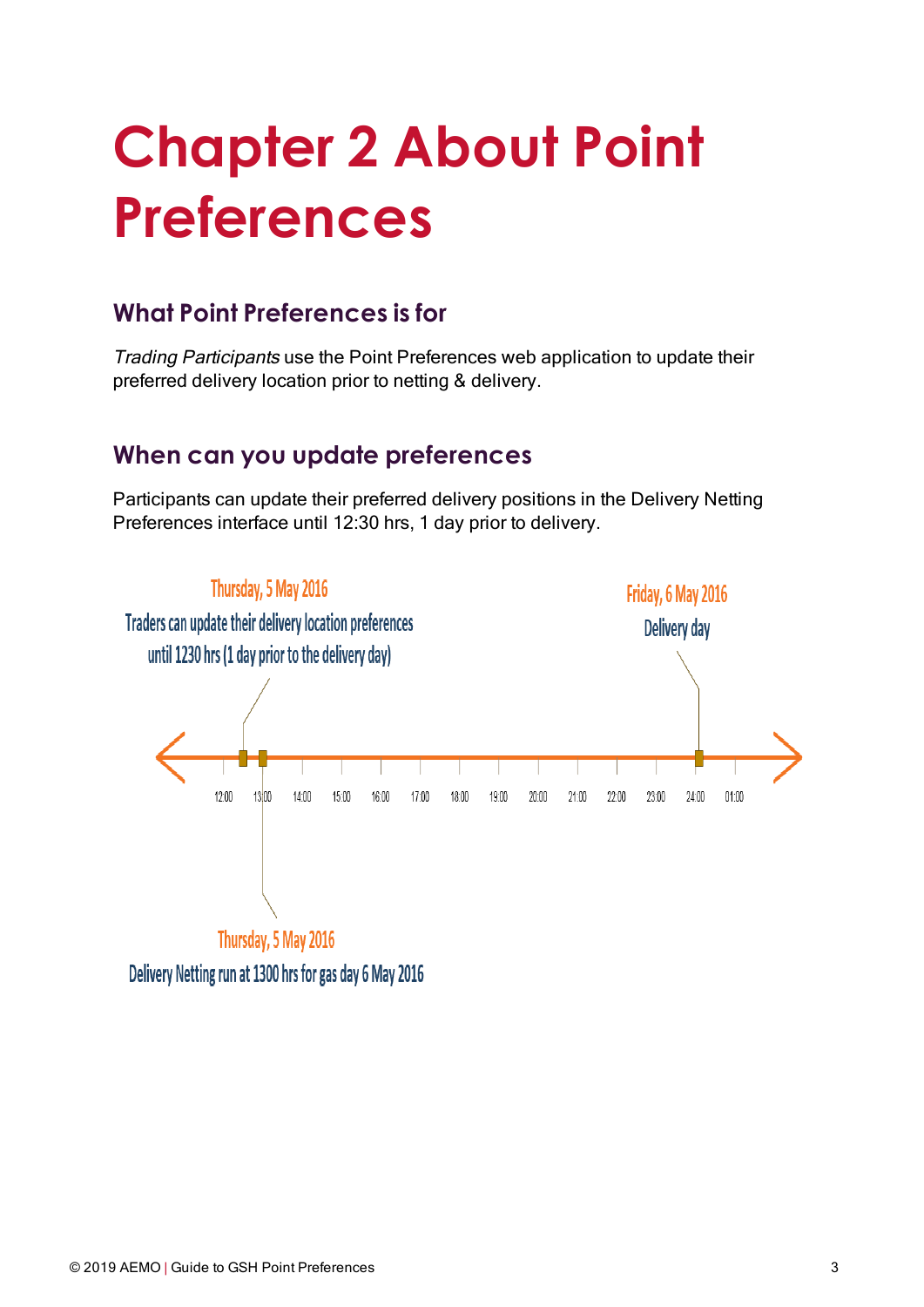# <span id="page-6-0"></span>**Who can use Point Preferences**

Participants having access to the Point Preferences web application include registered Trading Participants and AEMO1.

# <span id="page-6-1"></span>**How do you use Point Preferences**

The Point Preferences application works in the following way:

- 1. Participants choose their Point Preferences.
- 2. The application prepares a case and solution file.
- 3. The application prepares the Point Preferences Report, see Point [Preferences](#page-13-0) [report](#page-13-0).

There are two interfaces to view your Point Preferences:

- 1. A summary view of preferences across time, see View Point [Preferences](#page-8-0) [summary](#page-8-0)
- 2. A detailed view of preferences for a time slice, used for viewing or editing, see View or edit Point [Preferences](#page-10-0)

<sup>1</sup>Australian Energy Market Operator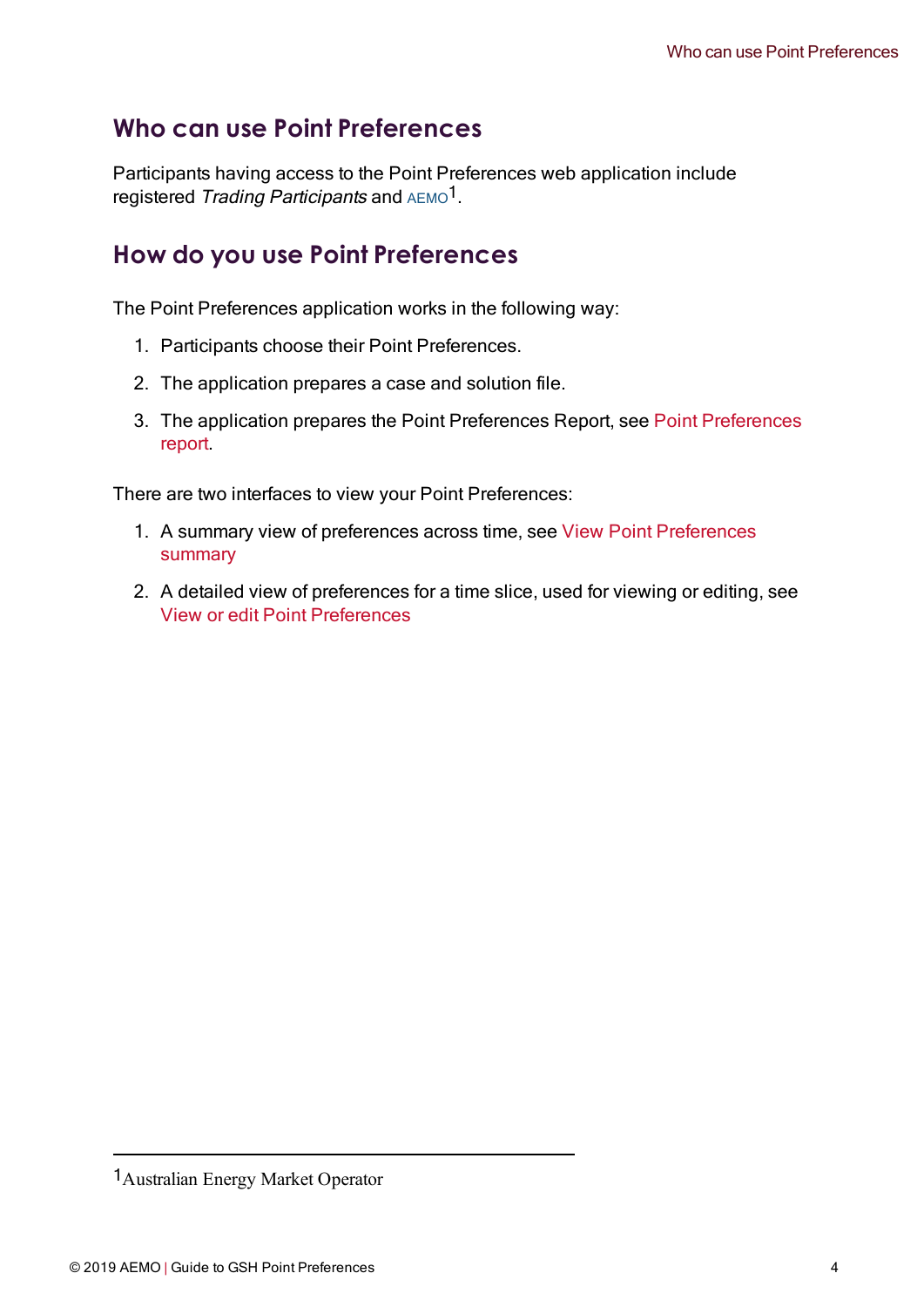# <span id="page-7-0"></span>**Chapter 3 Using Point Preferences**

In this chapter:

# <span id="page-7-1"></span>**Accessing Point Preferences**

To access the Point Preferences web application:

- 1. Using your web browser, access the Markets Portal, either:
	- <sup>o</sup> Pre-production: [https://portal.preprod.marketnet.net.au](https://portal.prod.nemnet.net.au/)
	- <sup>o</sup> Production: [https://portal.prod.marketnet.net.au](https://portal.prod.nemnet.net.au/)

The Markets Portal gives you a clear indication of the environment you are working in by providing a different border colour around the home page. The production environment has a grey border and the pre-production environment has a green border.

| AEMO Markets Portal (pre-<br>production) |                          | Australian Energy Market Operator Limited (NEMMCO)<br>Participant User $\vee$<br><b>Markets Portal application</b>                                                                                                                | (?) |
|------------------------------------------|--------------------------|-----------------------------------------------------------------------------------------------------------------------------------------------------------------------------------------------------------------------------------|-----|
| <b>MMS</b>                               | $\overline{\phantom{a}}$ | Data Model Files Subscription for Australian Energy Market Operator Limited                                                                                                                                                       |     |
| Market Info                              |                          | NOTF:                                                                                                                                                                                                                             |     |
| Settlements                              |                          | The latest version of the MMS Data Model is v4.27. The previous or legacy version is v4.26<br>You should subscribe to the new version of any legacy files you are currently subscribed to. Please ensure new files are processing |     |
|                                          |                          | successfully before unsubscribing from legacy files.<br>months.<br>----                                                                                                                                                           |     |

2. Sign in using the user ID and password provided by your company's PA.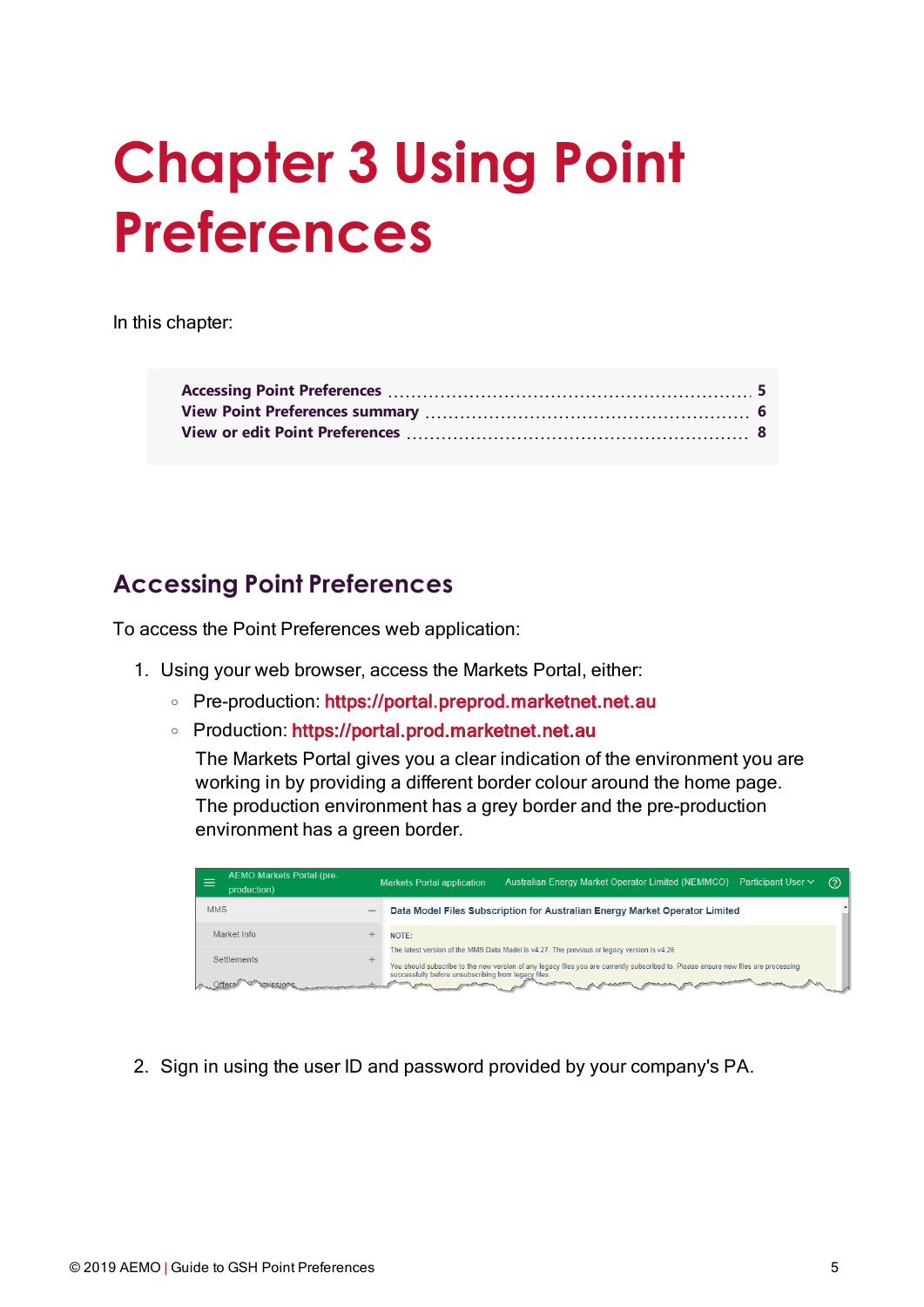<span id="page-8-0"></span>3. Under Gas Supply Hub, Gas Supply Hub select Delivery Netting Preferences, and then View **Prudential Dashboard**  $\ddot{}$ Point Preferences. The Point Preferences **Delivered Quantity**  $\ddot{}$ summary displays, [View](#page-8-0) Point [Preferences](#page-8-0) summary. Reallocations  $\ddot{}$ **Publishing Direct**  $^{+}$ **View Point Preferences summary Delivery Netting Preferences** Figure 1 Point Preferences summary **View Contract References View Point Preferences** 



## **Explanation**

- 1. The Participant drop-down contains the GSH participant IDs belonging to the User ID. Depending on your company's set-up or the user rights provided by your company's participant administrator (PA), it can have one or multiple participants.
- 2. The Product drop-down is used to select the netted product.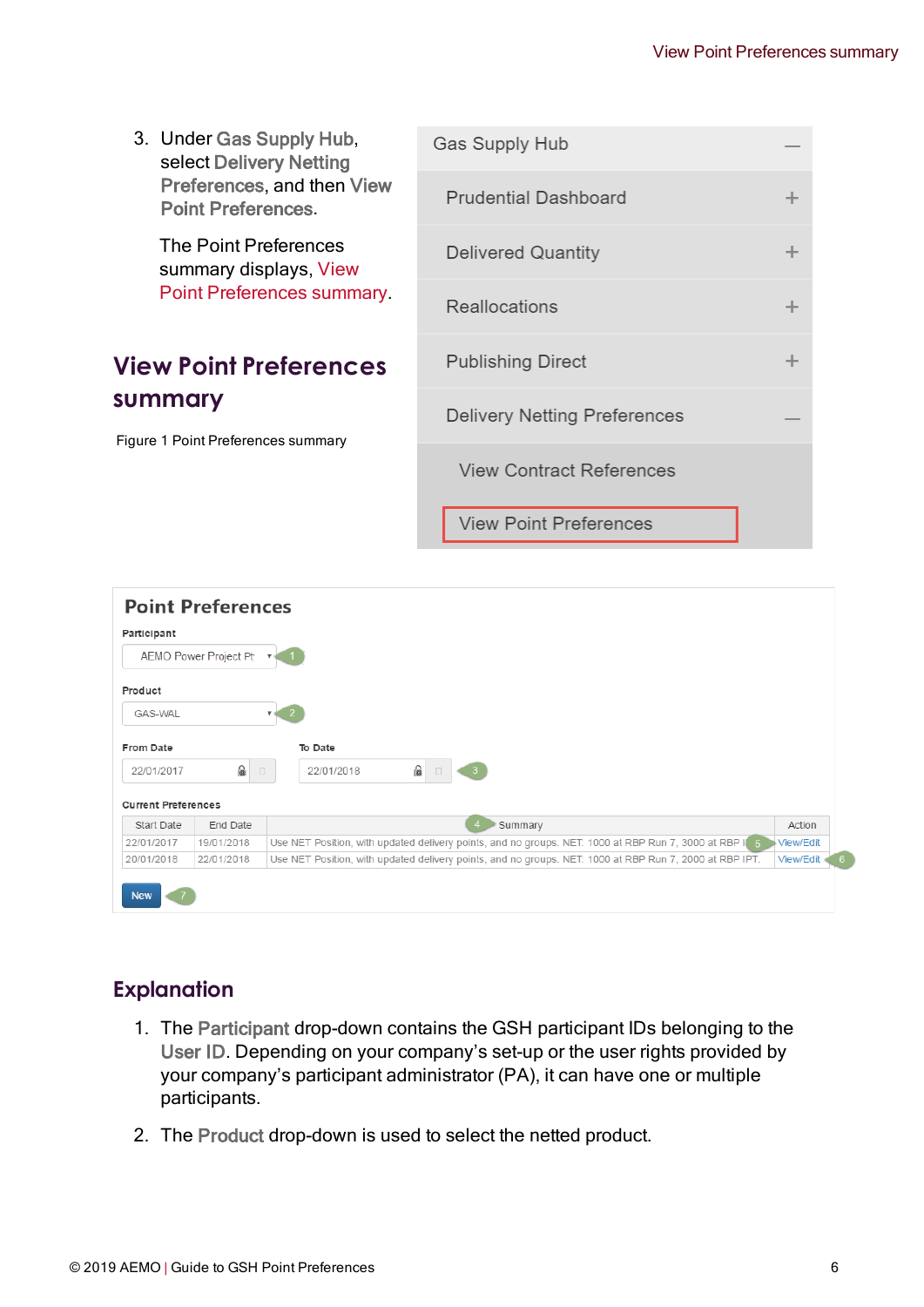- 3. The From Date and To Date are any time from the start of the netting process (March 2017 in production) to the current day. To look back at preference history, you can use a date in the past.
- 4. The Summary is generated from the options selected in the Point Preferences.
- 5. Click View to see a detailed preference view, for more information, see View Point Preferences Detail.
- 6. Click Edit to edit preference detail. You can only edit preferences with a future end date. That is, an end date greater than when the preference is used in netting.
- 7. Select New to open the Point Preferences to add new preference [View](#page-10-0) or edit Point [Preferences](#page-10-0)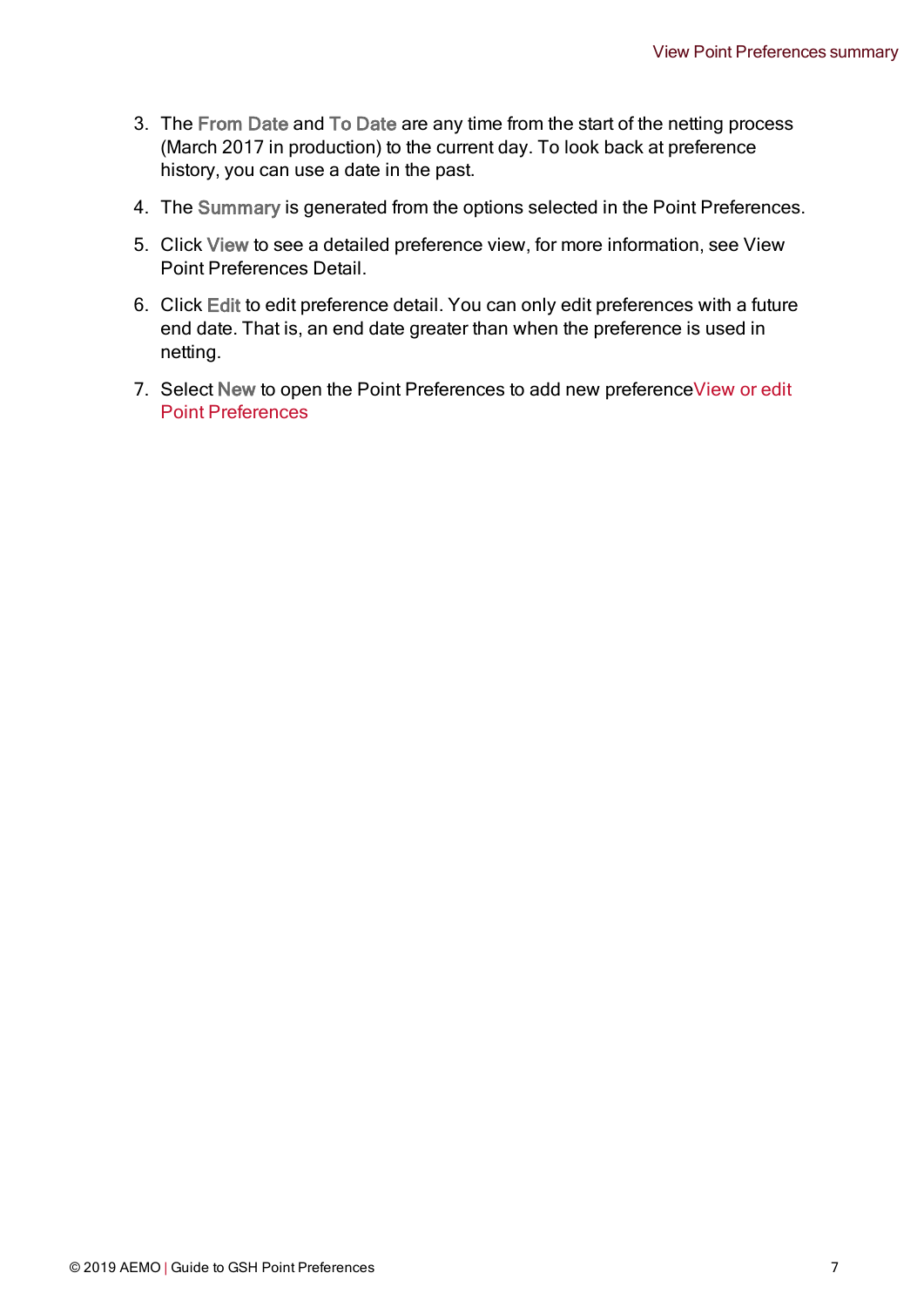# <span id="page-10-0"></span>**View or edit Point Preferences**

Figure 2 View or edit Point Preferences

# **Point Preferences**

| Participant:                        |                  |                                        |
|-------------------------------------|------------------|----------------------------------------|
| Origin Energy Retail Ltd ▼          |                  |                                        |
| Product:                            |                  |                                        |
| GAS-AGP-ALS-DAR                     | ▼                |                                        |
| <b>Start Date:</b>                  | <b>End Date:</b> |                                        |
| 12/12/2018                          | 19/12/2018       |                                        |
|                                     |                  |                                        |
| Use same for either net buy or sell |                  | Use different for net buy and net sell |
|                                     |                  |                                        |

Update Delivery Points

#### **Summary**

Use same for either net buy or sell, with points selected in Trayport Order(s).

| Submit | Reset Interface |
|--------|-----------------|
|        |                 |

- 1. The Start Date must be some date in the future, when the delivery netting runs for that day. If you are editing an existing record, you can change the start date.
- 2. The End Date can be any date in the next 100 years. If editing an existing record, you can change the end date.
- 3. Use same for either net buy or sell is the default selection. Selecting this option tells the Delivery Netting run to take use the preferred delivery point for either buy or sell positions.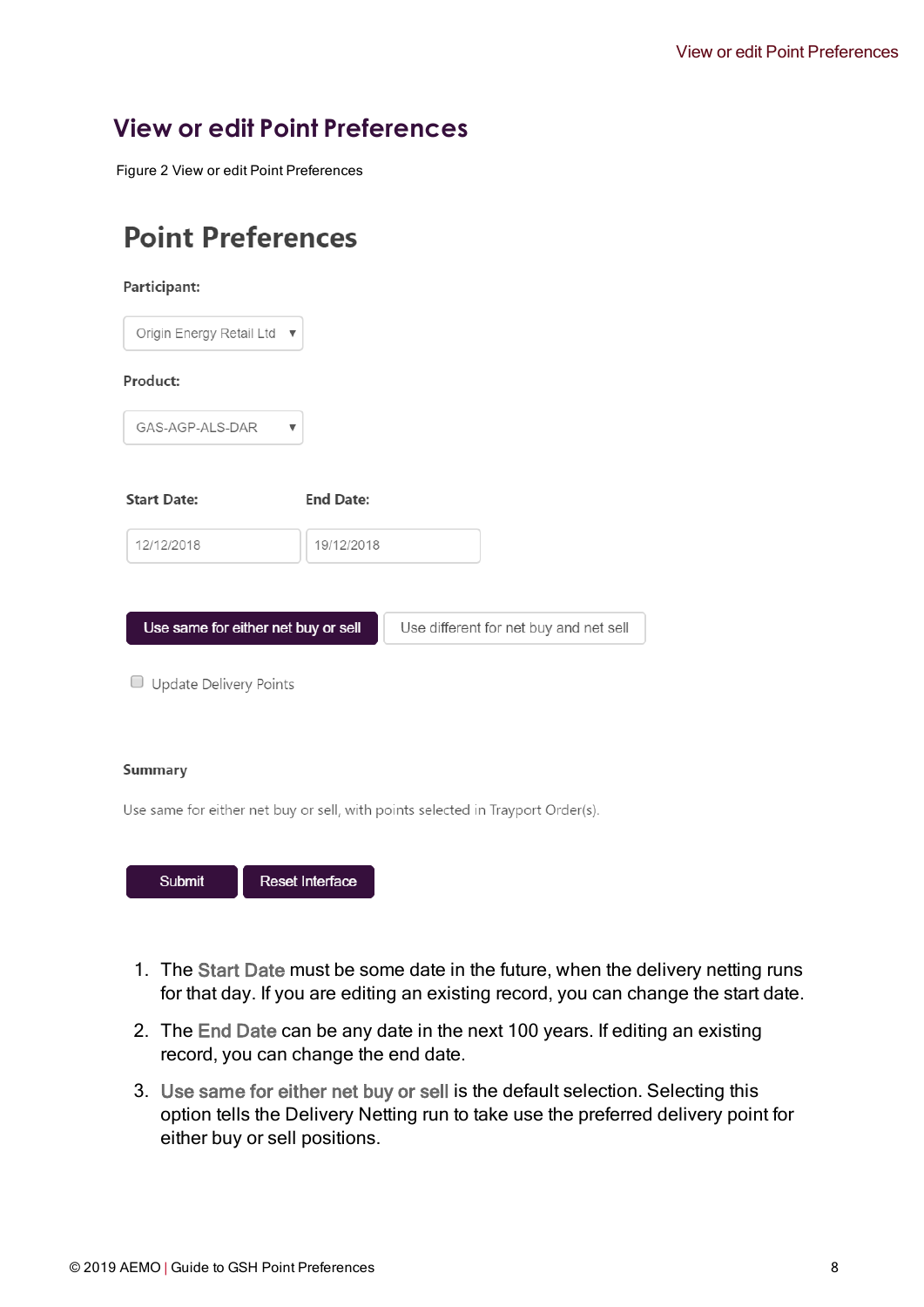- 4. Select the Use different for net buy and net sell options to tells the Delivery Netting run to take use the preferred delivery point for either buy or sell positions.
- <span id="page-11-0"></span>5. Select Update Delivery Points to enter preferred delivery and receipt points and volumes. Submissions entered override points entered at the time of order for traded quantities.

The grids displayed depend on the option you selected in step 3 or 4 (see [Figure](#page-12-0) 3 and [Figure](#page-12-1) 4).

You can use the grids like a spreadsheet to move rows and cells up and down, delete and insert them.

|   |                                                                                | To select a delivery point, click the drop-down |
|---|--------------------------------------------------------------------------------|-------------------------------------------------|
|   | <b>Net Position Preferences</b>                                                | Right-click a cell to modify the grid           |
|   | Delivery Point                                                                 | Volume                                          |
| 1 | WAL HP Trade Point<br>v                                                        | <b>J<sub>ho</sub></b> Insert row above          |
| 2 | RBP IPT<br>v                                                                   | Insert row below                                |
| 3 | WAL HP Trade Point<br>v                                                        | Insert column on the left                       |
| 4 |                                                                                |                                                 |
|   |                                                                                | Insert column on the right                      |
|   | To move a cell, click it and position your                                     | Remove row                                      |
|   | cursor until you see the crosshair. Then drag<br>the cell to the new position. | Remove column                                   |
|   | www.community.community.org/www.www.www.community.com                          | Undo                                            |
|   | Trade Point, null at unspecified delivery                                      | Redo                                            |
|   |                                                                                | Read only                                       |
|   |                                                                                | Alignment<br>ь                                  |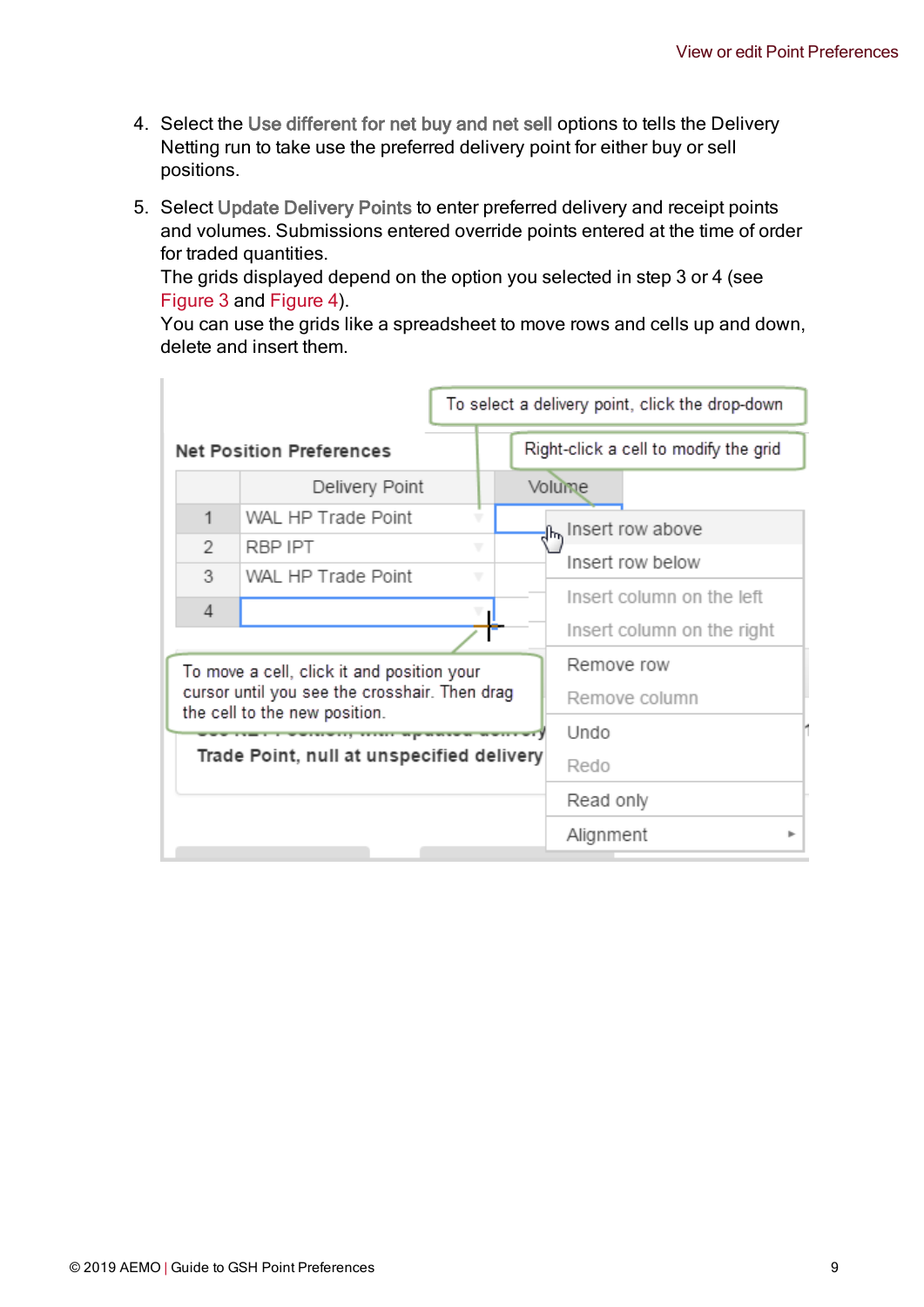#### <span id="page-12-0"></span>Figure 3 Update Delivery Points with Use same for either net buy or sell

| Use same for either net buy or sell | Use different for net buy and net sell |  |  |
|-------------------------------------|----------------------------------------|--|--|
|                                     |                                        |  |  |

Update Delivery Points

#### Select receipt and delivery point to be applied to net position

#### Net Position Preferences

| Delivery Point | Receipt Point | Volume |
|----------------|---------------|--------|
|                |               |        |

#### <span id="page-12-1"></span>Figure 4 Update delivery points with Use different for net buy and net sell

|                        | Use same for either net buy or sell                             | Use different for net buy and net sell |        |                  |                |               |          |  |  |
|------------------------|-----------------------------------------------------------------|----------------------------------------|--------|------------------|----------------|---------------|----------|--|--|
| $\blacktriangledown$   | Update Delivery Points                                          |                                        |        |                  |                |               |          |  |  |
|                        | Select receipt and delivery point to be applied to net position |                                        |        |                  |                |               |          |  |  |
| <b>Buy Preferences</b> |                                                                 |                                        |        | Sell Preferences |                |               |          |  |  |
|                        | Delivery Point                                                  | Receipt Point                          | Volume |                  | Delivery Point | Receipt Point | Volume   |  |  |
| 1                      | v                                                               | v                                      | 0      | $\overline{1}$   | v              | v             | $\Omega$ |  |  |

The Summary generated from the options you selected above.

- 6. Click to Submit your delivery preferences.
- 7. Click Reset Interface to reset the Delivery Point preferences to the default for the selected date range. This does not submit your preferences.

 $\overline{0}$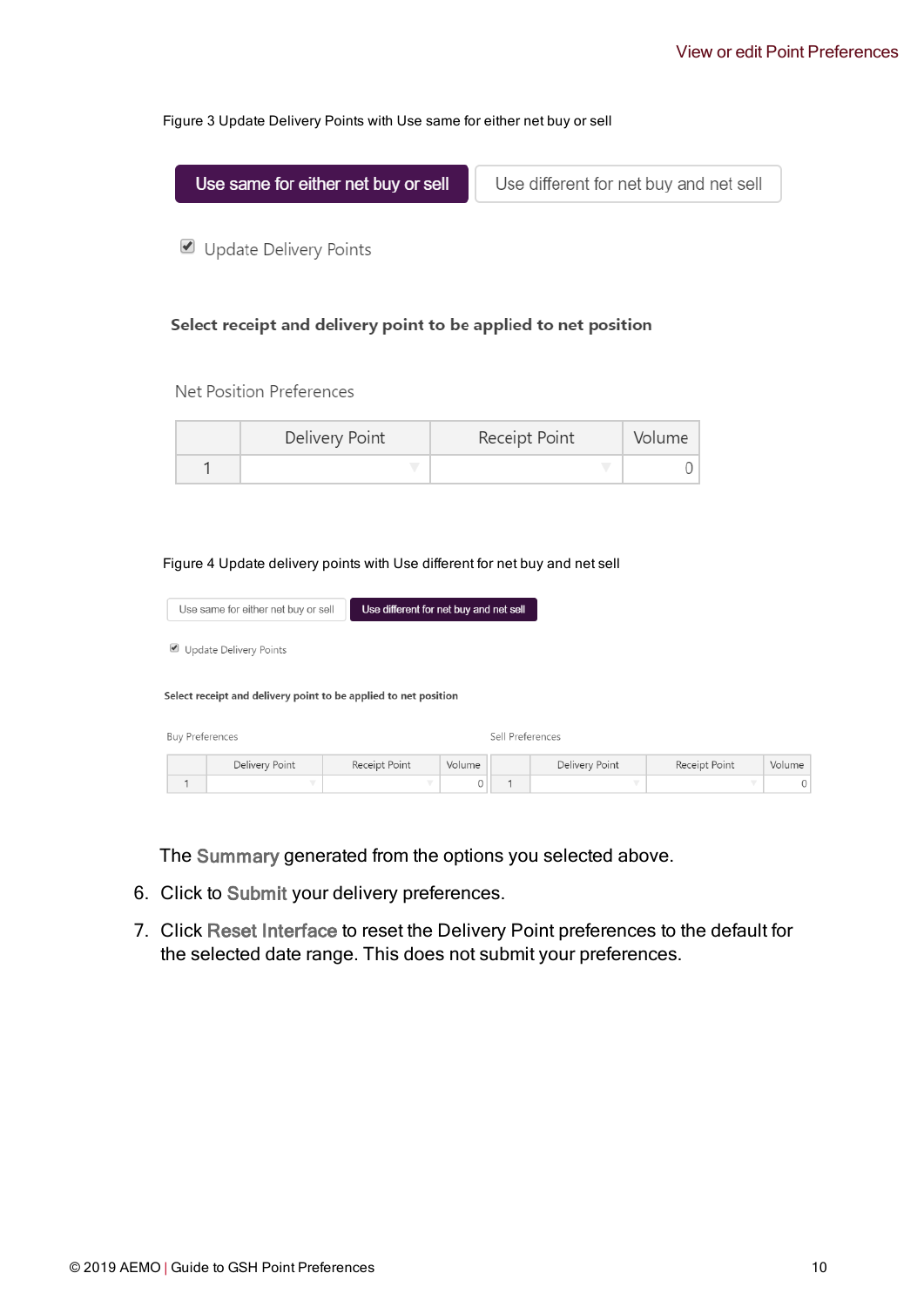# <span id="page-13-0"></span>**Chapter 4 Point Preferences report**

In this chapter:

Each time you make a change to your Point Preferences in the web interface, an audit trail of the entries is prepared and a report made available to participants. There are two parts to the report:

- 1. Main Point Preferences, [Table](#page-14-0) 1.
- 2. Delivery Point Preferences, [Table](#page-15-1) 2.

 $AEMO<sup>1</sup>$  automatically subscribes participants to the report. You can unsubscribe in the Data Subscription interface in the EMMS Web Portal, For help, see Guide to Data Subscription.

When updates are made in the Delivery Netting Preferences interface, the report is delivered to the Participant File Server<sup>2</sup> where you can retrieve it using  $FTP<sup>3</sup>$  or Data Interchange  $(D_1^4)$ , [Figure](#page-17-1) 5.

> For information about Gas Data Model tables, Data [Interchange](#page-17-0)

1Australian Energy Market Operator

<sup>2</sup>Each Participant ID has secure read-write access to their own set of folders, plus read-only access to folders accessible by all participants (public data). The private folders are for secure transfer of data between the Participant ID systems and AEMO (such as, bidding and settlement invoices).

<sup>3</sup>File transfer protocol

<sup>4</sup>Data Interchange: The set of cooperating applications to replicate data between AEMO's Wholesale Market Systems and a participant's RDBMS conforming to the Electricity and/or Gas Data Models.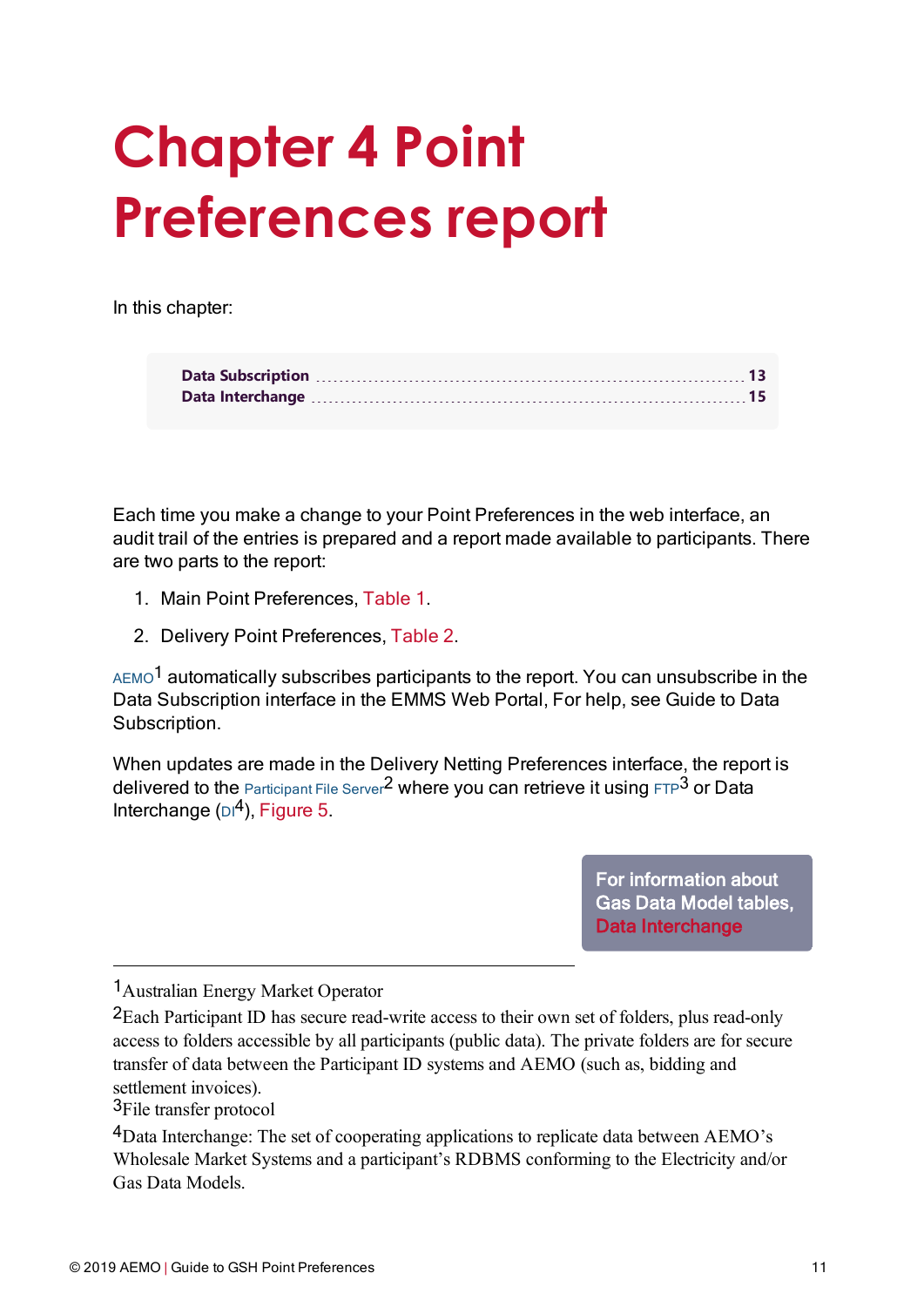#### <span id="page-14-0"></span>Table 1 Main Point Preferences

| <b>Field Name</b>           | Data<br><b>Type</b>   | <b>Not</b><br><b>Null</b> | Primary<br><b>Key</b> | Description                                                                                                         | <b>Examples</b>        |
|-----------------------------|-----------------------|---------------------------|-----------------------|---------------------------------------------------------------------------------------------------------------------|------------------------|
| MARKET_ID                   | <b>STRING</b><br>(20) | True                      | True                  | Unique Market ID                                                                                                    | <b>GSH</b>             |
| PARTICIPANT_<br><b>CODE</b> | <b>STRING</b><br>(20) | True                      | True                  | Participant code                                                                                                    | ES584                  |
| PRODUCT_<br><b>LOCATION</b> | <b>STRING</b><br>(80) | True                      | True                  | Product location for the GSH<br>market                                                                              | Wallumbilla            |
| VERSION_<br><b>DATETIME</b> | <b>DATE</b>           | True                      | True                  | Date and time preference<br>entered                                                                                 | 2016/07/21<br>13:20:21 |
| START_DATE                  | <b>DATE</b>           | True                      | False                 | Date preference takes effect                                                                                        | 2016/07/24             |
| END_DATE                    | <b>DATE</b>           | True                      | False                 | Date preference takes effect until                                                                                  | 2016/08/10             |
| CHOSEN_<br><b>POSITION</b>  | <b>STRING</b><br>(20) | False                     | False                 | Type of position used. Valid<br>values are:<br><b>NET</b><br>$\circ$<br>BUY/SELL<br>$\circ$                         | <b>NET</b>             |
| USE<br><b>TRANSACTIONS</b>  | <b>STRING</b><br>(1)  | False                     | False                 | Whether original delivery points<br>specified in trades are used. Valid<br>values are:<br>Y<br>$\circ$<br>$\circ$ N | Υ                      |
| USE_GROUPS                  | STRING<br>(1)         | False                     | False                 | Whether original delivery points<br>specified in trades are used. Valid<br>values are:<br>Y<br>$\circ$<br>$\circ$ N | N                      |
| LAST_UPDATED                | <b>DATE</b>           | True                      | False                 | Date & time of preference<br>updates                                                                                | 2016/07/21<br>13:20:21 |
| LAST_<br>UPDATED_BY         | <b>STRING</b><br>(20) | True                      | False                 | User ID updating the preference                                                                                     | jsmith                 |
| LASTCHANGED                 | <b>DATE</b>           | True                      | False                 | Date & time of report generation                                                                                    | 2016/07/21<br>13:20:24 |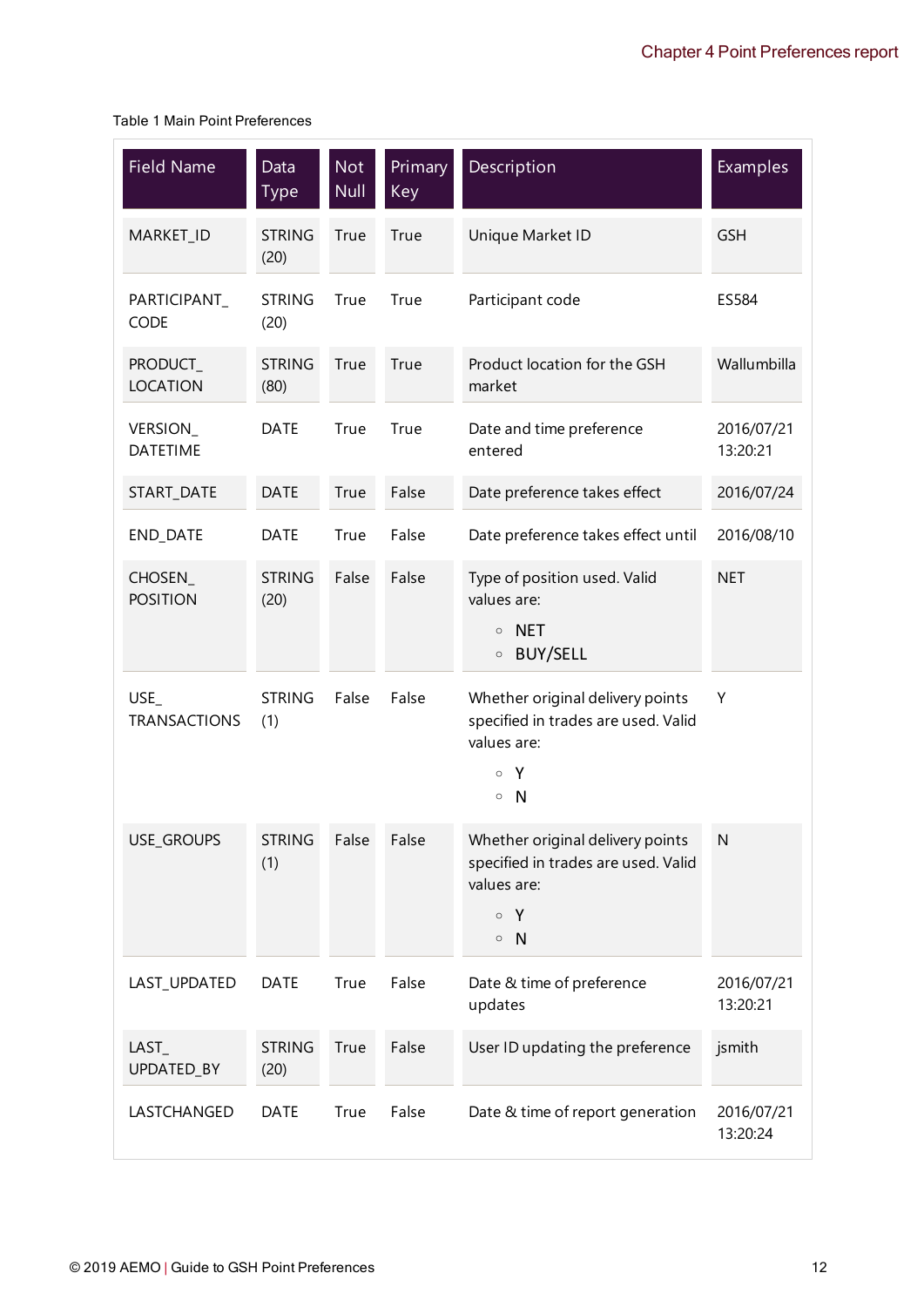<span id="page-15-1"></span>Table 2 Delivery Point Preferences

| <b>Field Name</b>            | Data<br><b>Type</b>   | $\overline{\text{Not}}$<br><b>Null</b> | Primary<br>Key | Description                                                                                   | <b>Examples</b>        |
|------------------------------|-----------------------|----------------------------------------|----------------|-----------------------------------------------------------------------------------------------|------------------------|
| MARKET_ID                    | <b>STRING</b><br>(20) | True                                   | True           | Unique Market ID                                                                              | <b>GSH</b>             |
| PARTICIPANT_<br><b>CODE</b>  | <b>STRING</b><br>(20) | True                                   | True           | The participant code                                                                          | ES584                  |
| PRODUCT_<br><b>LOCATION</b>  | <b>STRING</b><br>(80) | True                                   | True           | Product location for the GSH<br>market                                                        | Wallumbilla            |
| VERSION_<br><b>DATETIME</b>  | DATE                  | True                                   | True           | Date and time preference<br>entered                                                           | 2016/07/21<br>13:20:21 |
| POSITION_<br><b>TYPE</b>     | <b>STRING</b><br>(20) | False                                  | False          | Type of position used. Valid<br>values are:<br>$\circ$ NET<br><b>BUY</b><br>$\circ$<br>○ SELL | <b>NET</b>             |
| <b>PRIORITY</b>              | <b>NUMBER</b>         | False                                  | False          | Order of priority for<br>overriding delivery points                                           | 1                      |
| DELIVERY_<br><b>POINT</b>    | <b>STRING</b><br>(40) | False                                  | False          | Name of delivery point                                                                        | RBP Run 3              |
| <b>VOLUME</b>                | <b>NUMBER</b>         | False                                  | False          | Amount (GJ) to assign to<br>delivery point                                                    | 1000                   |
| $LAST_{-}$<br><b>UPDATED</b> | <b>DATE</b>           | True                                   | False          | Date & time of preference<br>updates                                                          | 2016/07/21<br>13:20:21 |
| LASTCHANGED                  | <b>DATE</b>           | True                                   | False          | Date & time of report<br>generation                                                           | 2016/07/21<br>13:20:24 |

# <span id="page-15-0"></span>**Data Subscription**

AEMO<sup>1</sup> automatically subscribes participants to the Point Preferences Report. You can unsubscribe in the Data Subscription interface in the EMMS Web Portal.

<sup>1</sup>Australian Energy Market Operator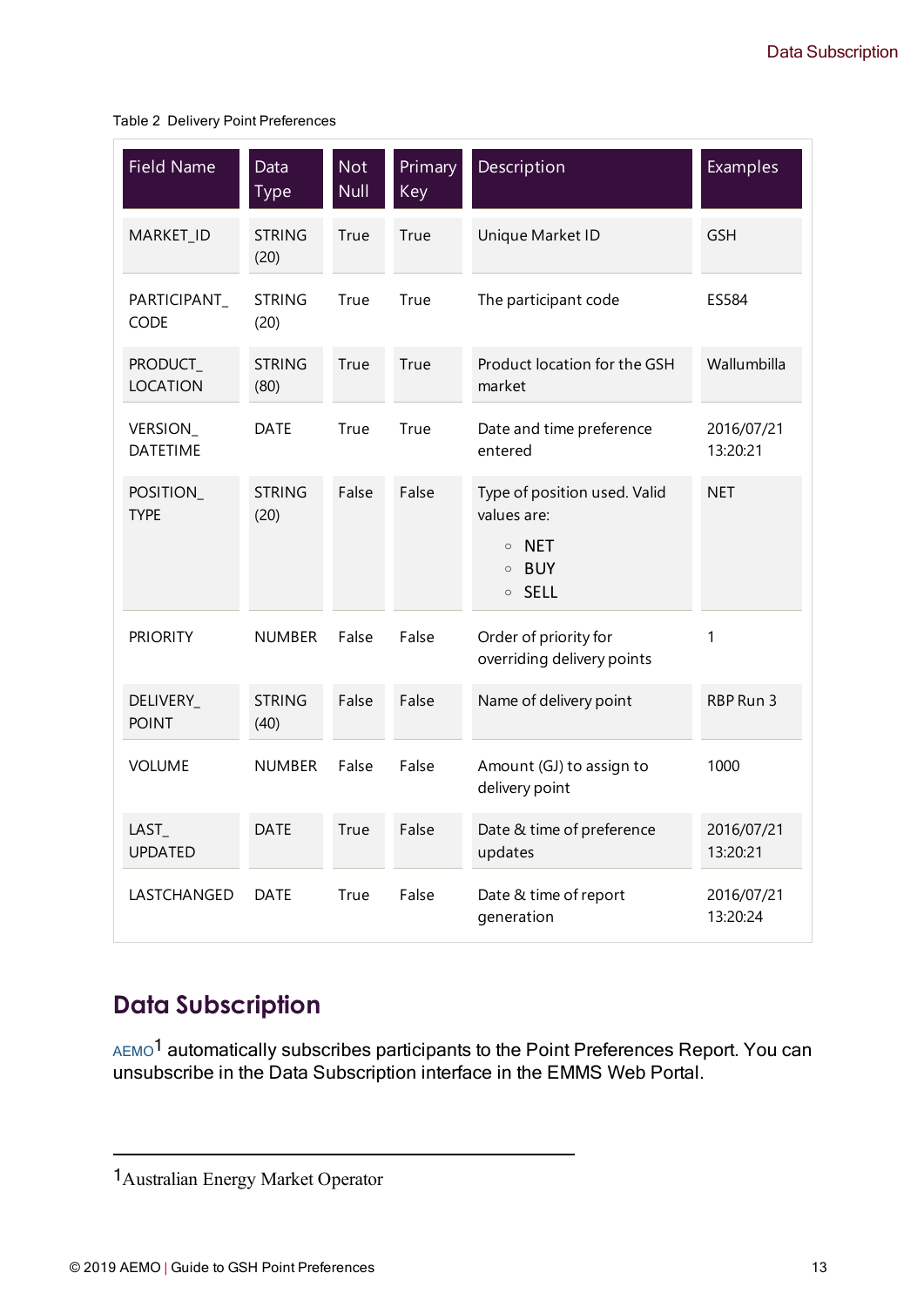<span id="page-16-0"></span>The Identifier to subscribe or unsubscribe is  $GSH<sup>1</sup>$ Delivery\_Nett\_Prefs.

## For help using Data Subscriptions, see Guide to Data Subscriptions.

| Data<br><b>Model</b> | <b>Identifier</b>                         | <b>Status</b> | <b>Description</b>                                                                                 | <b>Type</b> |
|----------------------|-------------------------------------------|---------------|----------------------------------------------------------------------------------------------------|-------------|
| No                   | <b>GSHMARKETNOTICE</b>                    | Assignable    | <b>GSH Market Events Notice Letter</b>                                                             | Csv         |
| Yes                  | GSH BENCHMARK PRICE FIRM                  | Assignable    | (DM:GSH) GSH Benchmark Price - Firm                                                                | Csv         |
| Yes                  | GSH BENCHMARK PRICE NONFIRM               | Assignable    | (DM:GSH) GSH Benchmark Price - Non Firm                                                            | Csv         |
| Yes                  | GSH DAILY TRANS SUMMARY                   | Assignable    | (DM:GSH) Gas Supply Hub Daily Transaction Summary                                                  | Csv         |
| Yes                  | GSH_DELIVERED_QUANTITY_GROUP              | Assignable    | (DM:GSH) Gas Supply Hub Delivered Quantity Report                                                  | Csv         |
| Yes                  | GSH_DELIVERED_QUANTITY_RANGE Assignable   |               | (DM:GSH) Gas Supply Hub Delivered Quantity Report                                                  | Csv         |
| $V = Y$ es           | <b>GSH_DELIVERY_NETT_PREFS</b>            | Assignable    | (DM:GSH) Gas Supply Hub History table of Delivery Netting Preferences entered through the web site | Csv         |
| Yes                  | GSH_DELIVERY_OBLIGATION_NETTIN_Assignable |               | (DM:GSH) Gas Supply Hub Delivery Obligations Report after netting                                  | Csv         |
|                      | OPLIGATION RANGE Assignable               |               | AMAGER Gas Survivalidation Remember 2017                                                           | Csv         |

<sup>1</sup>Gas Supply Hub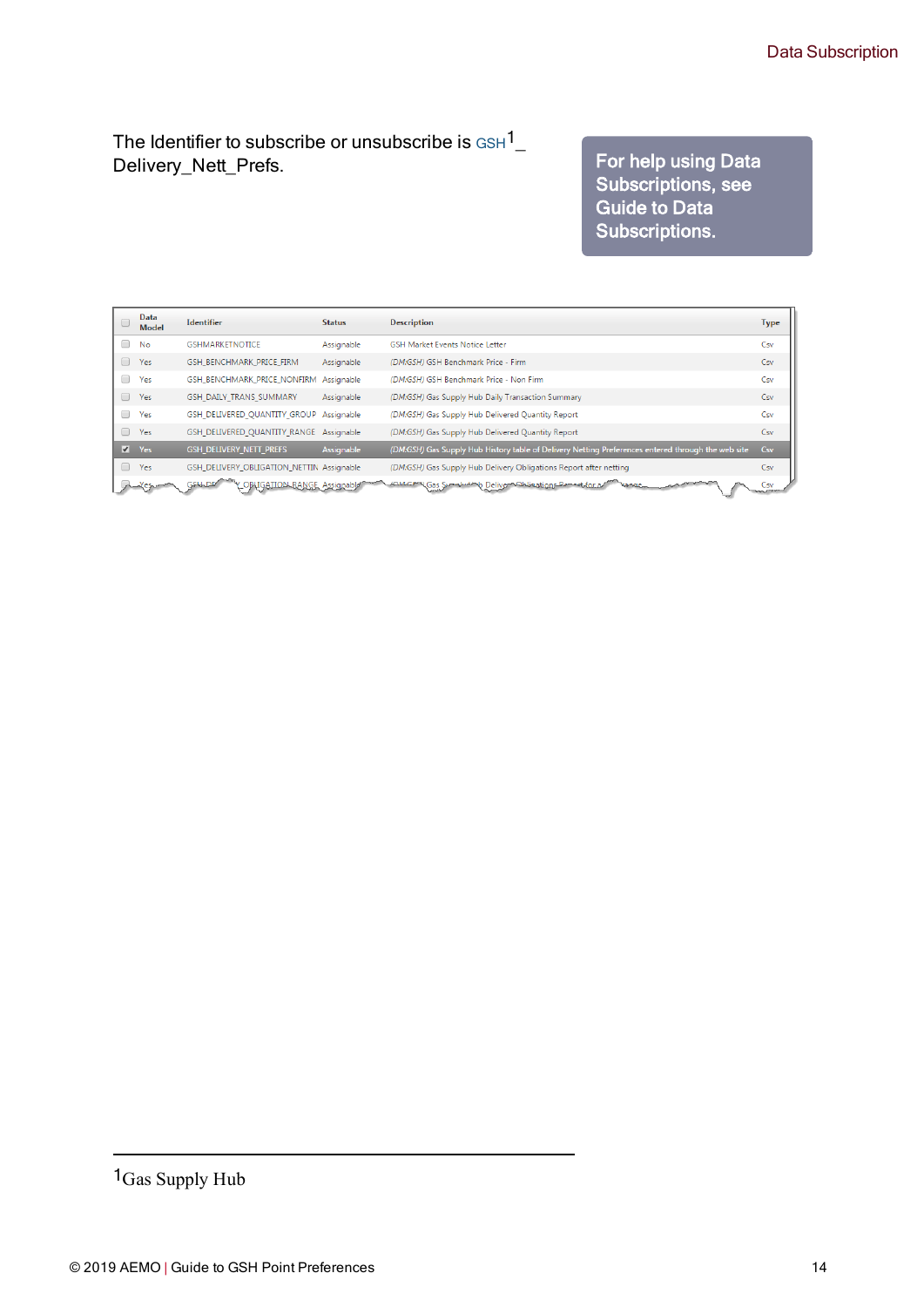

#### <span id="page-17-1"></span>Figure 5 Retrieving the Point Preferences Report

# <span id="page-17-0"></span>**Data Interchange**

<span id="page-17-2"></span>This section explains the Gas  $Data Model<sup>1</sup>$  tables required to receive the Point Preferences Report.

> For help using Data Interchange, see Concise Guide to Data Interchange.

<sup>1</sup>Refers to the Electricity or Gas Data Models, which is the definition of the interface to participants for data published by AEMO.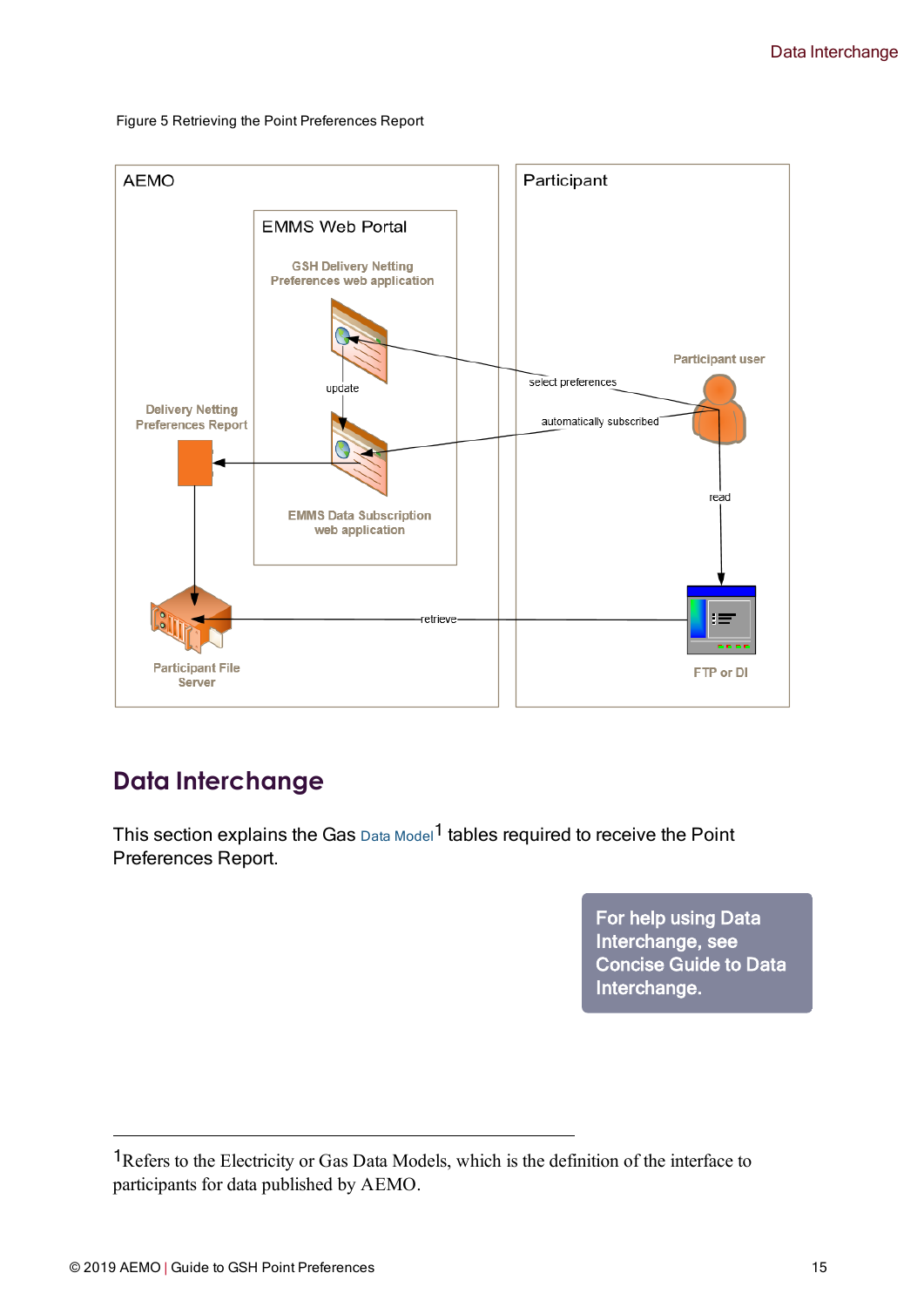# <span id="page-18-0"></span>**Table: GSH\_DELIVERY\_NETT\_PREFS**

| <b>Name</b>                        | GSH <sup>1</sup> DELIVERY NETT PREFS                                                                         |
|------------------------------------|--------------------------------------------------------------------------------------------------------------|
| Comment                            | Provide a history of Delivery Netting Preferences entered through the<br>new Delivery Netting web interface. |
| Visibility                         | Private                                                                                                      |
| Trigger                            | Produced when participants update delivery netting preferences in the<br>Web Portal.                         |
| Participant file<br>share location | <#INTRFACE>\<#PARTICIPANTID>\IMPORT\GSH\REPORTS                                                              |
| Primary key<br>(in order)          | MARKET_ID, PARTICIPANT_CODE, PRODUCT_LOCATION, VERSION_<br><b>DATFTIMF</b>                                   |

## **Columns**

| Field name                        | Data type               | Comment                                                                                         |
|-----------------------------------|-------------------------|-------------------------------------------------------------------------------------------------|
| <b>MARKET ID</b>                  | VARCHAR2<br>(20)        | Unique Market ID                                                                                |
| PARTICIPANT_<br><b>CODE</b>       | <b>VARCHAR2</b><br>(20) | The participant code                                                                            |
| <b>PRODUCT</b><br><b>LOCATION</b> | VARCHAR2(80)            | Product location for the GSH market                                                             |
| VERSION_DATETIME                  | <b>DATE</b>             | Date and time preference entered                                                                |
| START_DATE                        | <b>DATE</b>             | Date preference takes effect from                                                               |
| <b>END DATE</b>                   | <b>DATE</b>             | Date preference takes effect until                                                              |
| CHOSEN_POSITION                   | VARCHAR2(20)            | Type of position used. Valid values are:<br><b>NET</b><br>$\circ$<br><b>BUY/SELL</b><br>$\circ$ |
| <b>USE TRANSACTIONS</b>           | VARCHAR2(1)             | Whether original delivery points specified in trades<br>will be used:<br>$\circ$ Y              |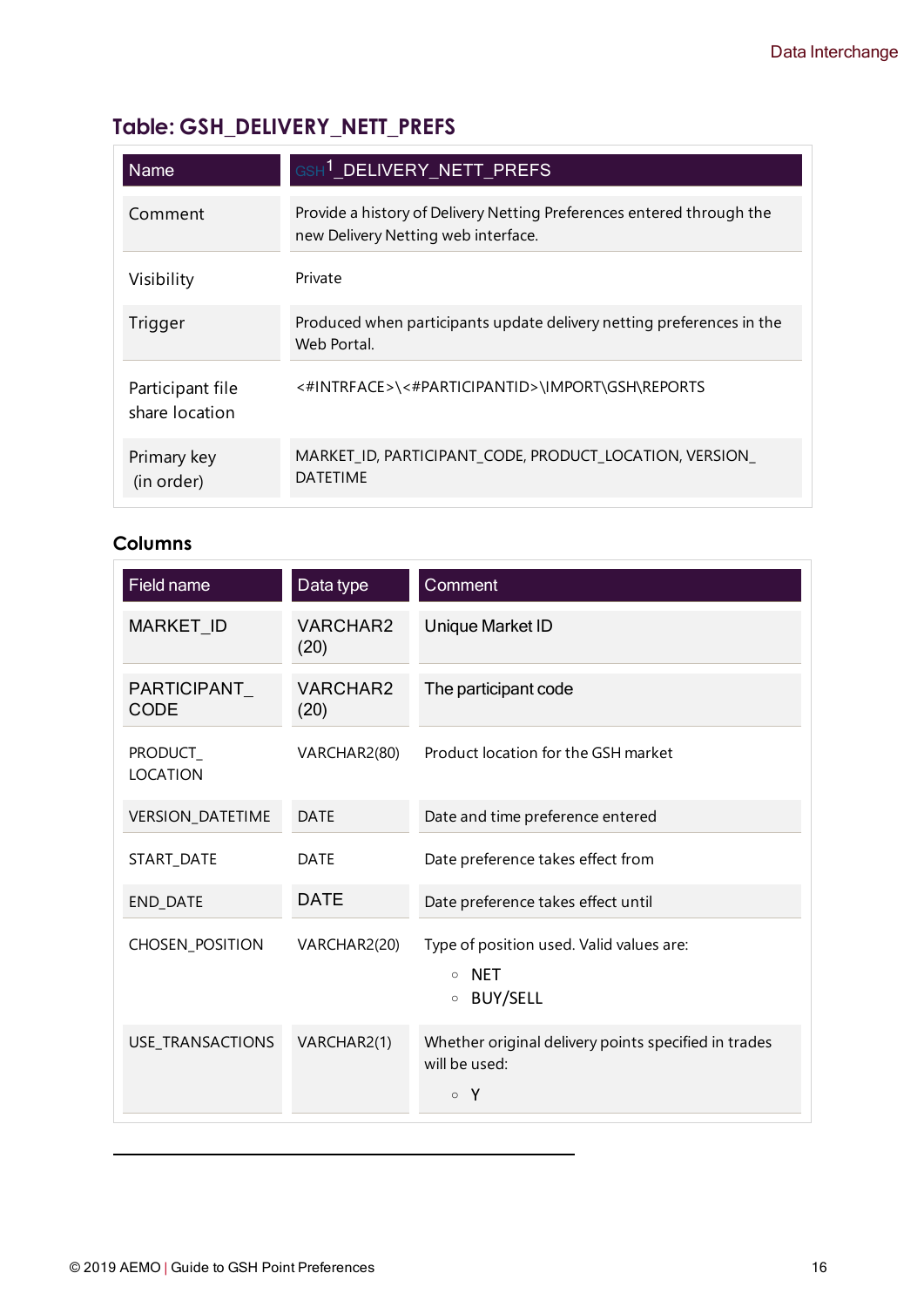| Field name        | Data type    | Comment                                                                             |
|-------------------|--------------|-------------------------------------------------------------------------------------|
|                   |              | $\circ$ N                                                                           |
| <b>USE GROUPS</b> | VARCHAR2(1)  | Indicates if positions are matched using groups:<br>- Y<br>$\circ$<br>-N<br>$\circ$ |
| LAST UPDATED      | <b>DATE</b>  | The date & time the preference was updated                                          |
| LAST UPDATED BY   | VARCHAR2(20) | The user name who updated the preference                                            |
| LASTCHANGED       | DATE         | The date & time the report was generated                                            |

# <span id="page-19-0"></span>**Table: GSH\_DELIVERY\_NETT\_POINTS**

| <b>Name</b>                        | GSH <sup>1</sup> DELIVERY NETT POINTS                                                                            |
|------------------------------------|------------------------------------------------------------------------------------------------------------------|
| Comment                            | List of delivery point preferences if delivery points are overridden. Child<br>record of GSH_DELIVERY_NETT_PREFS |
| Visibility                         | Private                                                                                                          |
| Trigger                            | Produced when participants update delivery netting preferences in the<br>Web Portal.                             |
| Participant file<br>share location | <#INTRFACE>\<#PARTICIPANTID>\IMPORT\GSH\REPORTS                                                                  |
| Primary key<br>(in order)          | MARKET ID, PARTICIPANT CODE, PRODUCT LOCATION, VERSION<br>DATETIME, POSITION_TYPE, PRIORITY                      |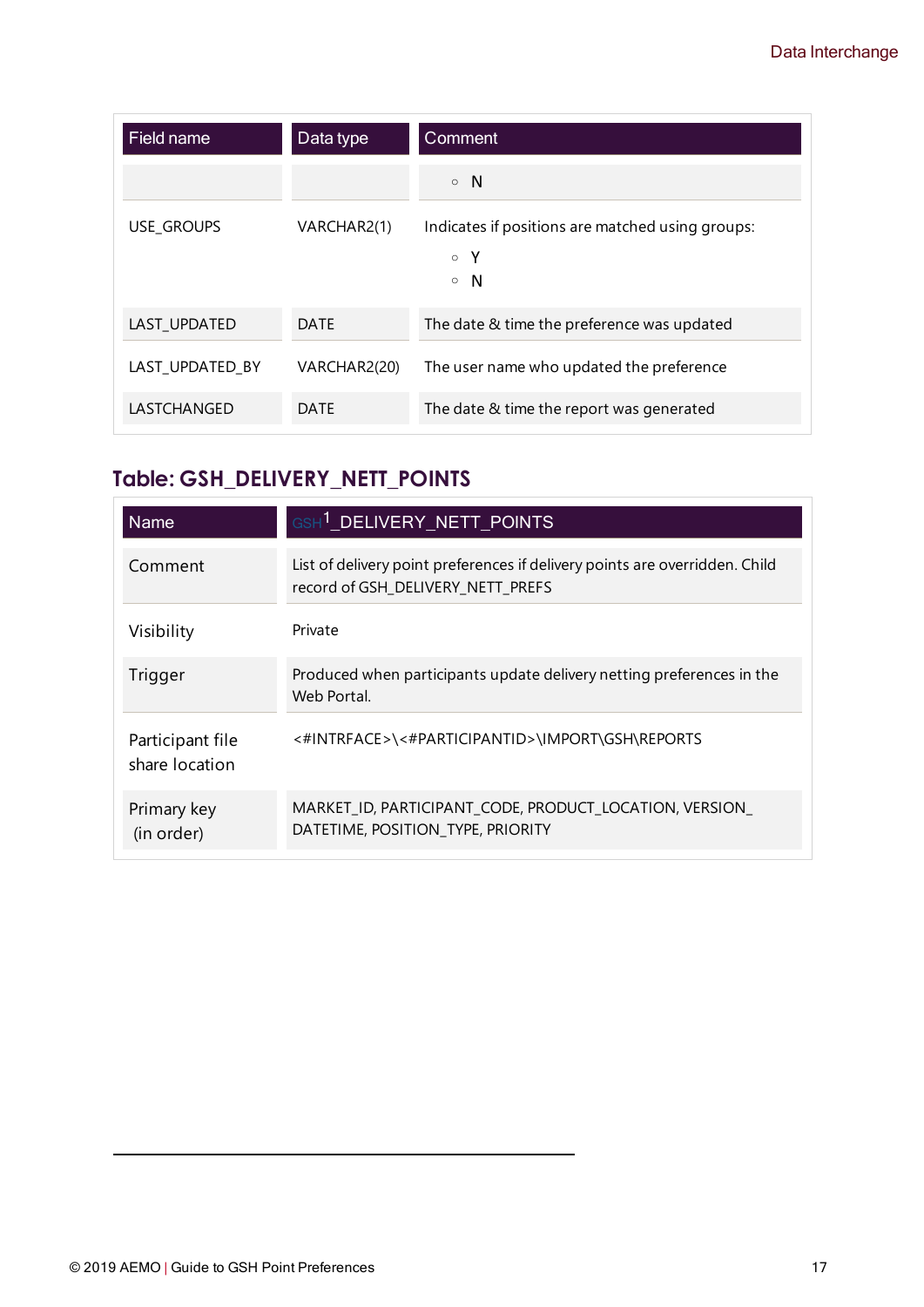## **Columns**

| Field name              | Data type           | Comment                                                                                            |  |
|-------------------------|---------------------|----------------------------------------------------------------------------------------------------|--|
| <b>MARKET ID</b>        | VARCHAR2(20)        | Unique Market ID                                                                                   |  |
| PARTICIPANT_CODE        | VARCHAR2(20)        | The participant code                                                                               |  |
| PRODUCT_LOCATION        | VARCHAR2(80)        | Product location for the GSH <sup>1</sup> market                                                   |  |
| <b>VERSION DATETIME</b> | <b>DATE</b>         | Date and time preference entered                                                                   |  |
| POSITION TYPE           | VARCHAR2(20)        | Type of position used. Valid values are:<br><b>NET</b><br>$\circ$<br>BUY<br><b>SELL</b><br>$\circ$ |  |
| <b>PRIORITY</b>         | NUMBER(3,0)         | Order of priority for overriding<br>delivery<br>points                                             |  |
| DELIVERY POINT          | VARCHAR2(40)        | Name of delivery point                                                                             |  |
| <b>VOLUME</b>           | <b>NUMBER(18,8)</b> | Amount (Gj) to assign to delivery point                                                            |  |
| <b>LAST UPDATED</b>     | <b>DATE</b>         | The date & time the preference was<br>updated                                                      |  |
| <b>LASTCHANGED</b>      | <b>DATE</b>         | The date & time the report was generated                                                           |  |

<sup>1</sup>Gas Supply Hub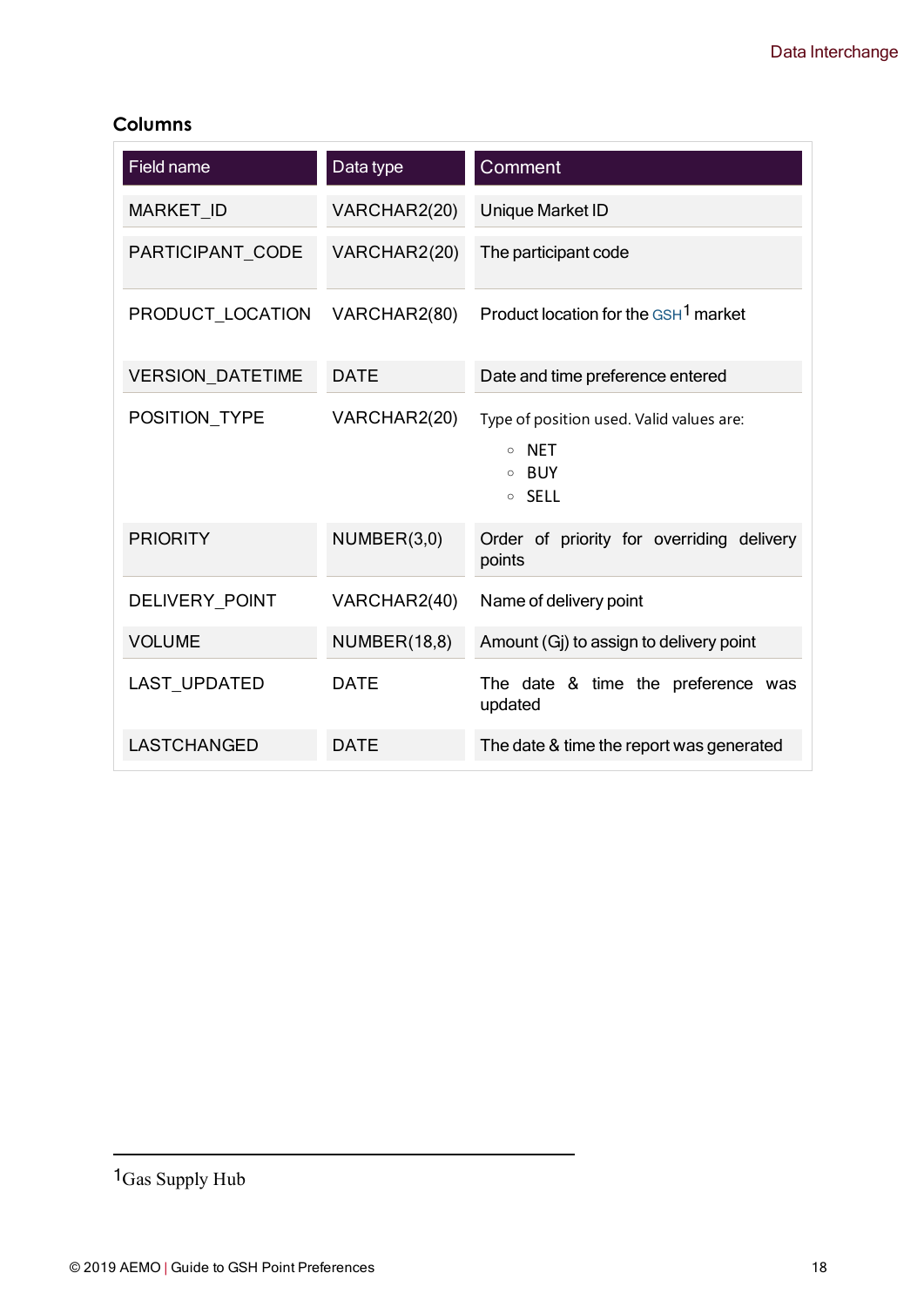# <span id="page-21-0"></span>**Needing Help**

In this chapter:

| Feedback 22 |  |
|-------------|--|
|             |  |

# <span id="page-21-1"></span>**Web portal requirements**

The Point Preferences web portal is accessed using a web browser and requires:

- The website address where the application is located on  $AEMO<sup>1</sup>$ 's network:
	- <sup>o</sup> Pre-production: [https://msats.preprod.nemnet.net.au](https://portal.prod.nemnet.net.au/)
	- <sup>o</sup> Production: [https://msats.prod.nemnet.net.au](https://portal.prod.nemnet.net.au/)
- Either the current or previous versions of Microsoft Internet Explorer or Google Chrome.
- Access to MarketNet<sup>2</sup>; if your company is a registered participant, you probably already have access because it is set up during participant onboarding. For more details, see Guide to [Information](http://www.aemo.com.au/) Systems.
- A user ID and password provided by your company's participant administrator  $(PA<sup>3</sup>)$  who controls access to  $AEMO<sup>4</sup>$ 's web portals. For more details see **[Guide](http://aemo.com.au/~/media/Files/Other/energy market information systems/Guide_to_User_Rights_Management.ashx)** to User Rights [Management](http://aemo.com.au/~/media/Files/Other/energy market information systems/Guide_to_User_Rights_Management.ashx) (URM).

PAs are set up during participant onboarding, if you don't know who your company's PA<sup>5</sup> is, contact AEMO<sup>6</sup>'s Support Hub.

<sup>1</sup>Australian Energy Market Operator

<sup>2</sup>AEMO's private network available to participants having a participant ID

<sup>3</sup>Participant Administrator; manages participant organisations user access and security.

<sup>4</sup>Australian Energy Market Operator

<sup>5</sup>Participant Administrator; manages participant organisations user access and security.

<sup>6</sup>Australian Energy Market Operator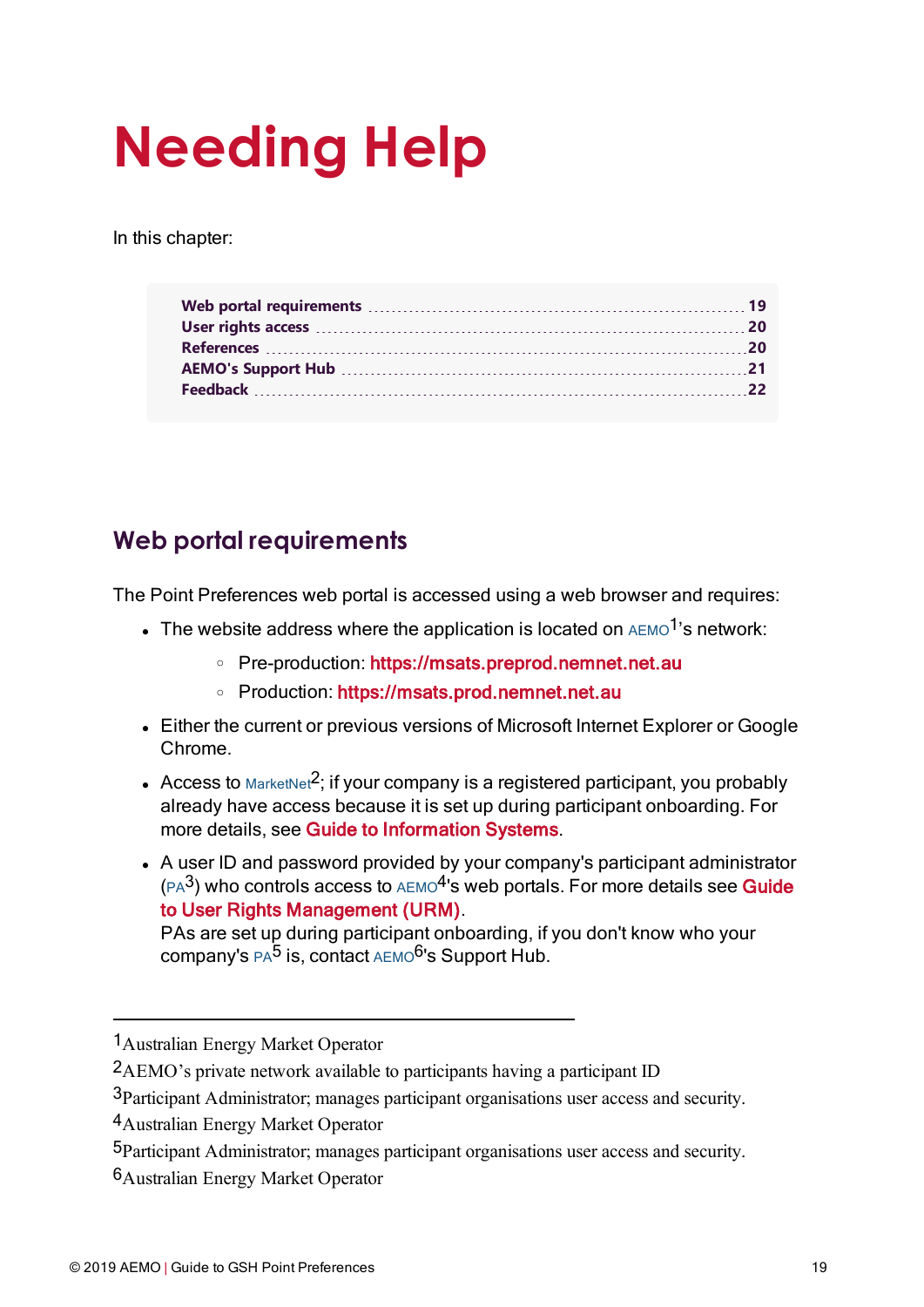# <span id="page-22-0"></span>**User rights access**

Your company's Participant Administrator (PA<sup>1</sup>) provides access to Point Preferences for Participant Users in the MSATS>Administration>Maintain Entities menu, using the following entity:

• GSH - Netting Preferences

If you don't know who your company's  $PA^2$  is, contact AEMO<sup>3</sup>'s Support Hub.

<span id="page-22-1"></span>**References**

The resources listed in this section contain related information that may assist you.

You can find resources mentioned in this quide on  $AEMO<sup>4</sup>$ 's website: [www.aemo.com.au](http://www.aemo.com.au/). Text in this format indicates there is a resource on  $AEMO<sup>5</sup>$ 's website.

- <span id="page-22-2"></span>Guide to Data Subscription: Provides instructions for using the Data Subscription interface to subscribe to packages and reports in the EMMS Markets Portal.
- Concise Guide to Data Interchange: assists participants to understand AEMO's Data Interchange software, describing how to set up a standard Data Interchange environment to replicate data between AEMO's wholesale energy market systems and participants' local DBMS conforming to the Electricity or Gas Data Models.
- Guide to User Rights Management, assists Participant Administrators to manage their Participant User's access to AEMO's systems. It also explains how to set up single user IDs for use with the Set Participant function in AEMO's web portals.

For more details about participant administration and user rights access, see Guide to User Rights Management.

<sup>1</sup>Participant Administrator; manages participant organisations user access and security.

<sup>2</sup>Participant Administrator; manages participant organisations user access and security.

<sup>3</sup>Australian Energy Market Operator

<sup>4</sup>Australian Energy Market Operator

<sup>5</sup>Australian Energy Market Operator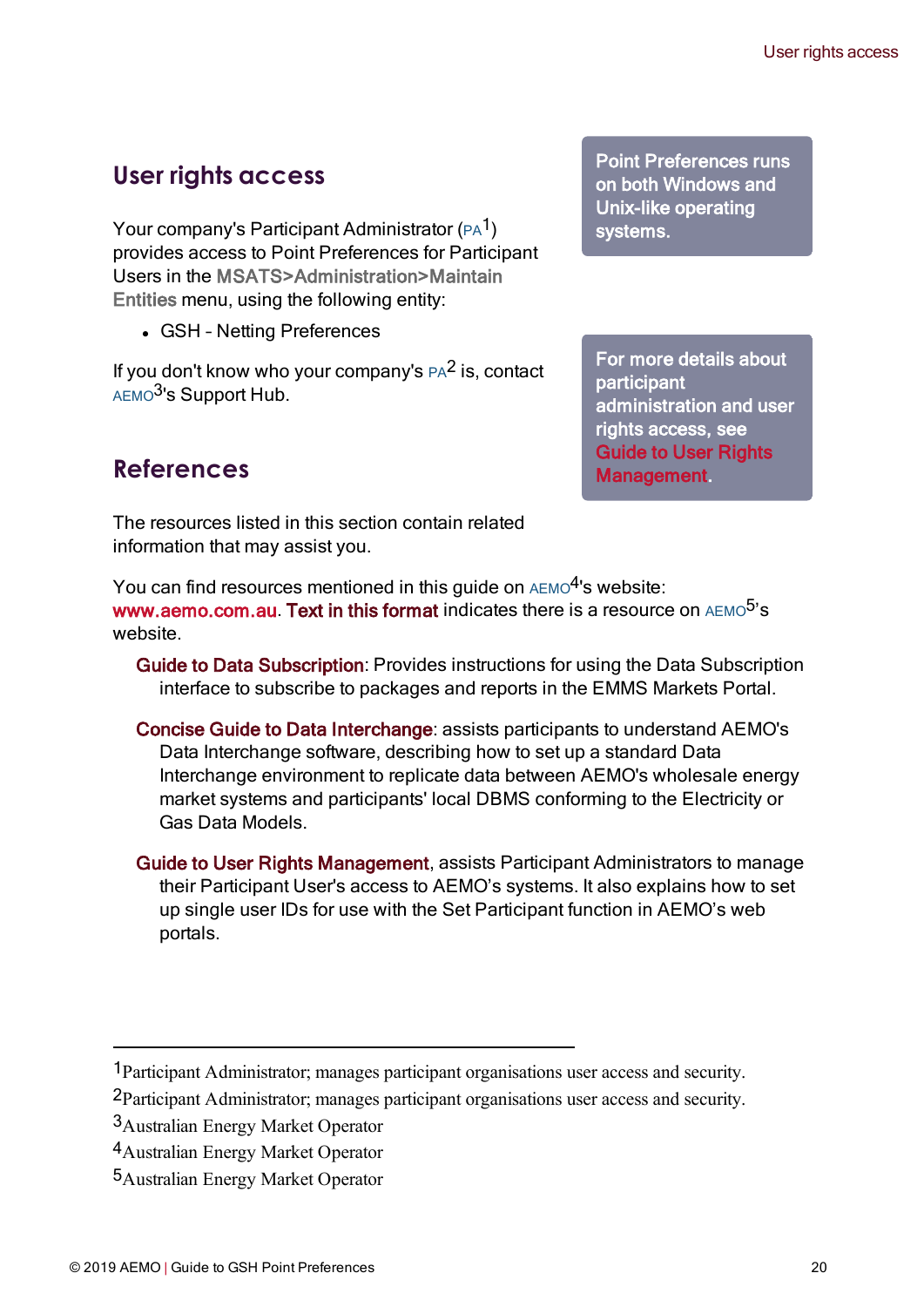# <span id="page-23-0"></span>**AEMO's Support Hub**

IT assistance is requested through one of the following methods:

• Phone: 1300 AEMO 00 (1300 236 600)

For non-urgent issues, normal coverage is 8:00 AM to 6:00 PM on weekdays, Australian Eastern Standard Time  $(AEST<sup>1</sup>)$ .

. The Contact Us form on AFMO's website.

## **Information to provide**

Please provide the following information when requesting assistance from AEMO<sup>2</sup>:

- Your contact details
- Company name
- Company ID
- System or application name
- Environment: production or pre-production
- Problem description
- Screenshots

For AEMO<sup>3</sup> software-related issues please also provide:

- Participant ID<sup>4</sup> (if Data Interchange  $(D1^5)$  problem)
- **.** Version of software

AEMO recommends participants call AEMO's Support Hub for all urgent issues, whether or not you have logged a call using the contact us form.

<sup>1</sup>Australian Eastern Standard Time

<sup>2</sup>Australian Energy Market Operator

<sup>3</sup>Australian Energy Market Operator

<sup>4</sup>Registered participant identifier

<sup>5</sup>Data Interchange: The set of cooperating applications to replicate data between AEMO's Wholesale Market Systems and a participant's RDBMS conforming to the Electricity and/or Gas Data Models.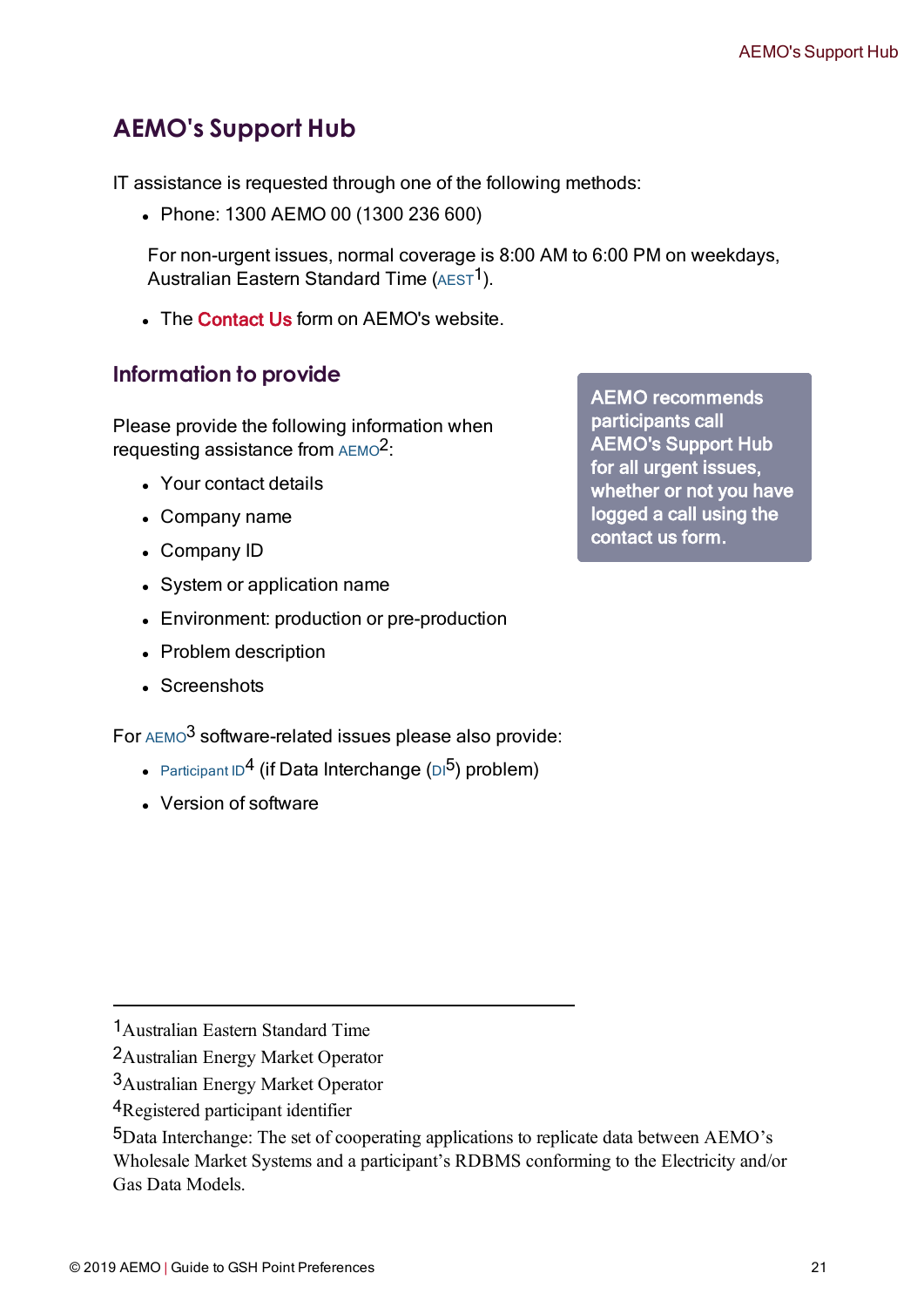- Properties or log files
- PDR Monitor support dump and  $\text{D1}^1$  instance name (if  $\text{D1}^2$  problem)

## <span id="page-24-0"></span>**Feedback**

To suggest improvements to this document, please contact the AEMO [Information](mailto:supporthub@aemo.com.au?subject=Feedback?subject=Feedback) and [Support](mailto:supporthub@aemo.com.au?subject=Feedback?subject=Feedback) Hub.

<sup>1</sup>Data Interchange: The set of cooperating applications to replicate data between AEMO's Wholesale Market Systems and a participant's RDBMS conforming to the Electricity and/or Gas Data Models.

<sup>2</sup>Data Interchange: The set of cooperating applications to replicate data between AEMO's Wholesale Market Systems and a participant's RDBMS conforming to the Electricity and/or Gas Data Models.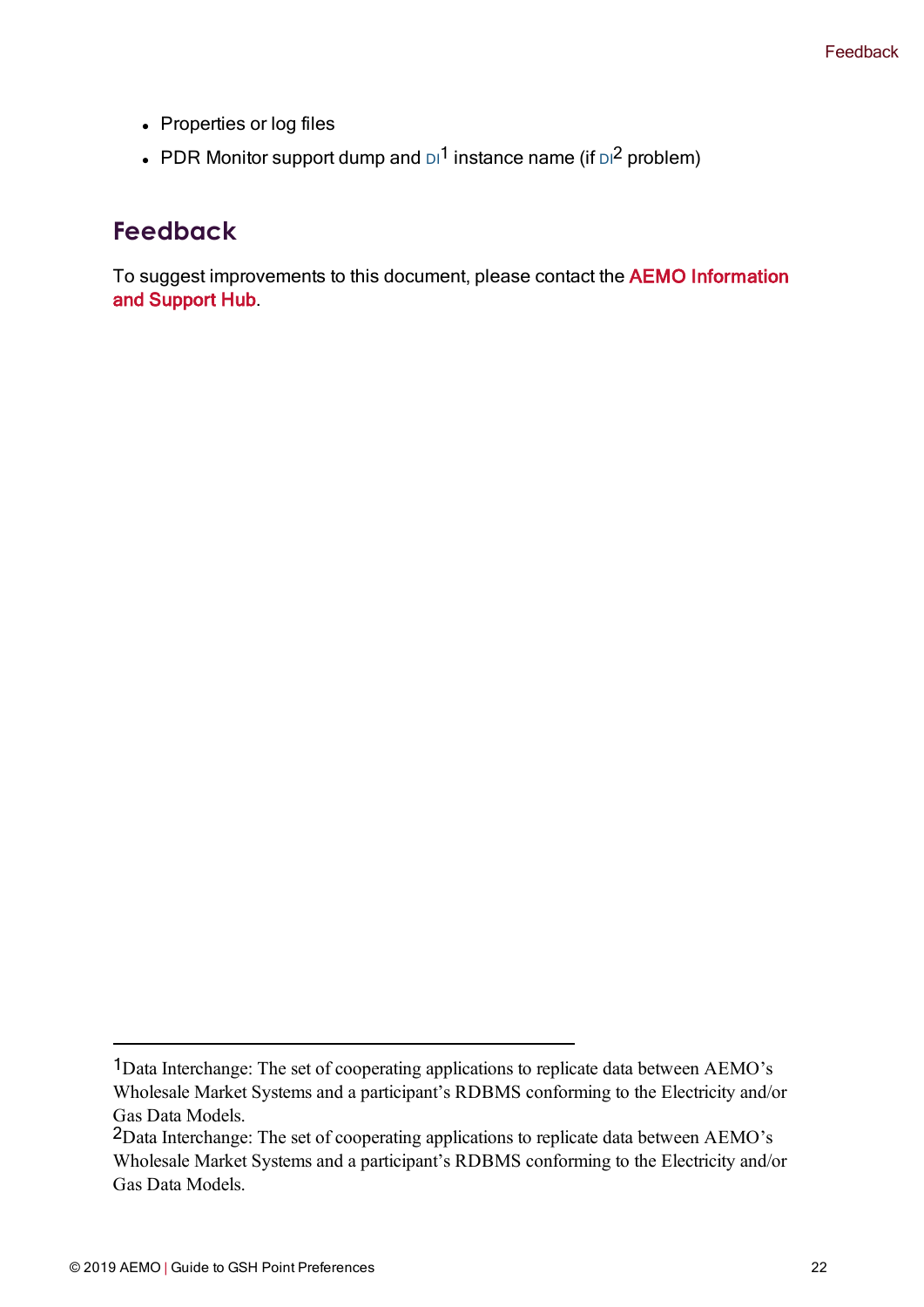# <span id="page-25-0"></span>**Glossary**

### **AEMC**

Australian Energy Market Commission

**AEMO** Australian Energy Market Operator

**AEMO website** www.aemo.com.au

**AEST** Australian Eastern Standard Time

## **CSV**

Comma-separated values; a file format for exchanging data.

### **Data Model**

Refers to the Electricity or Gas Data Models, which is the definition of the interface to participants for data published by AEMO.

### **Delivery transaction type**

A transaction record representing a participant's obligation to deliver or receipt gas. Delivery transactions are generated on import from the ETS where the transaction is in a product that is not netted for delivery or by the Delivery Netting Module if the transaction is associated with a delivery netting product.

## **DI**

Data Interchange: The set of cooperating applications to replicate data between

AEMO's Wholesale Market Systems and a participant's RDBMS conforming to the Electricity and/or Gas Data Models.

## **Energy Market Systems Markets Portal (Markets Portal)** AEMO's web applications for

participants

**FTP** File transfer protocol

## **Gas day** A specific and designated day of gas trading.

**GJ** Gigajoule

**GSH** Gas Supply Hub

## **MarketNet**

AEMO's private network available to participants having a participant ID

## **MSATS**

Retail Market Settlement and Transfer Solution

## **MW**

Megawatt

## **NGR**

National Gas Rules; also often just called the Rules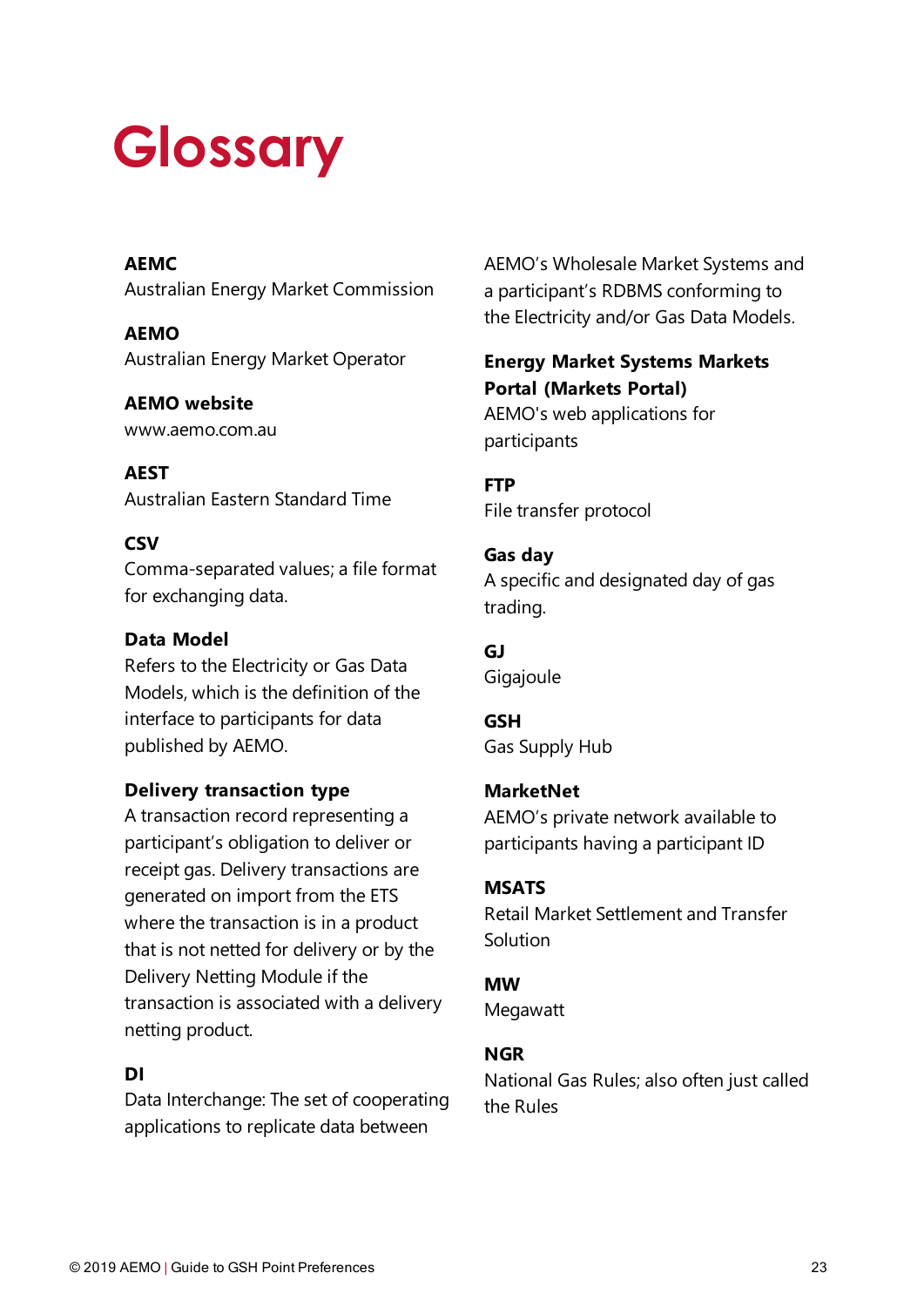### **PA**

Participant Administrator; manages participant organisations user access and security.

### **Participant File Server**

Each Participant ID has secure readwrite access to their own set of folders, plus read-only access to folders accessible by all participants (public data). The private folders are for secure transfer of data between the Participant ID systems and AEMO (such as, bidding and settlement invoices).

#### **Participant ID**

Registered participant identifier

### **Pre-production**

AEMO's test system available to participants

### **Production**

AEMO's live system

### **Rules**

The National Electricity or Gas Rules

## **SEQ**

South-East Queensland

### **SWQP** South-West Queensland Pipe

### **URM**

User Rights Management; see the Guide to URM on AEMO's website

#### **WAL**

Wallumbilla spread product

### **WAL Product**

The single trading location in the Gas Supply Hub (GSH).

### **ZIP**

The file compression format used for exchanging data with AEMO.